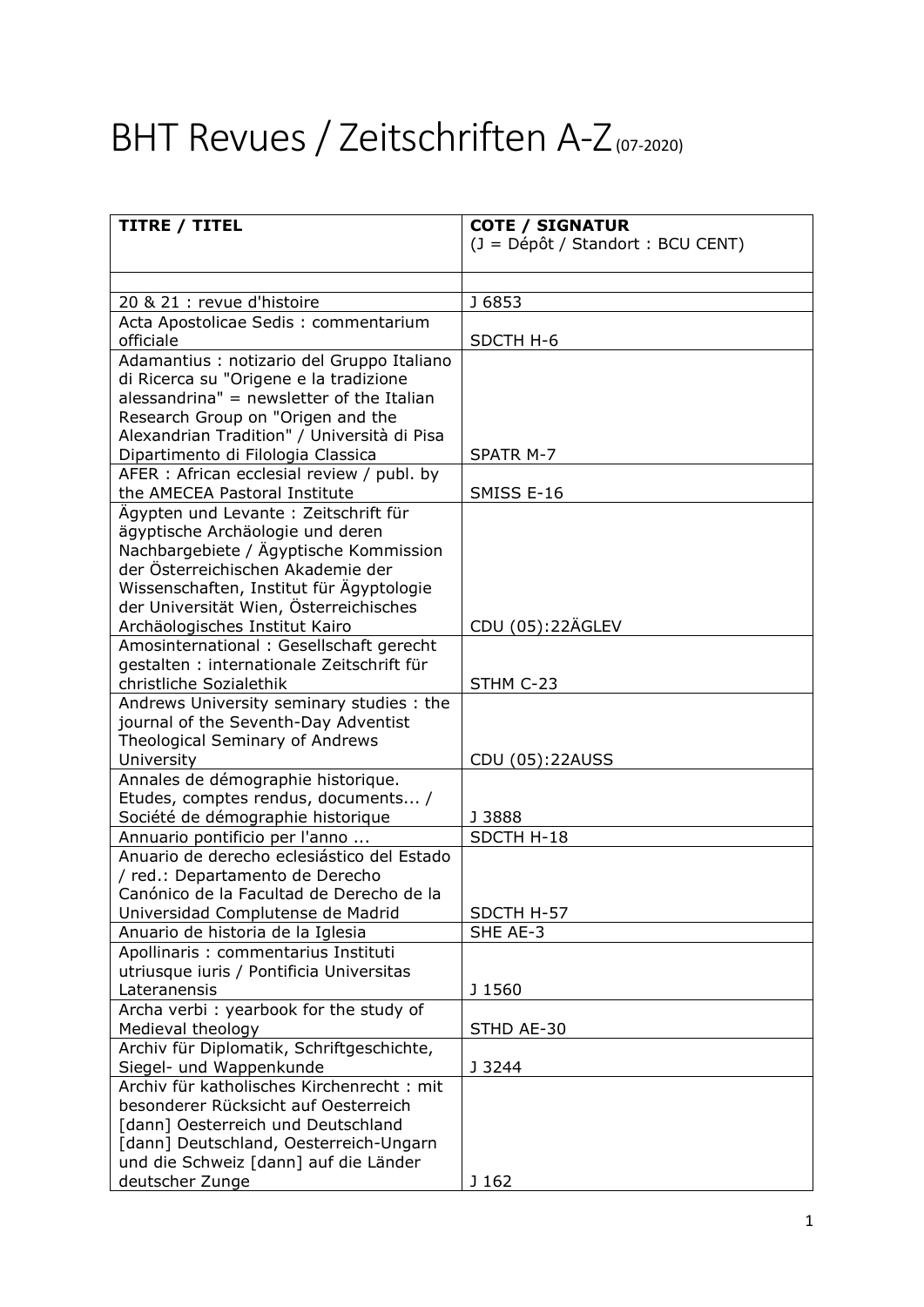| Archiv für Liturgiewissenschaft / Abt-       |                 |
|----------------------------------------------|-----------------|
| Herwegen-Institut, Abtei Maria Laach         | <b>TZB 868</b>  |
| Archiv für österreichische Geschichte /      |                 |
| Österreichische Akademie der                 |                 |
| Wissenschaften, Philosophisch-historische    |                 |
| Klasse, Historische Kommission               | J 296           |
| Archive for the psychology of religion $=$   |                 |
| Archiv für Religionspsychologie              | STHM C-13       |
| Archivio storico ticinese / [rivista fondata |                 |
| da Virgilio Gilardoni]                       | 3J 8100         |
| Ariadne: Forum für Frauen- und               |                 |
| Geschlechtergeschichte / Stiftung Archiv     |                 |
| der deutschen Frauenbewegung                 | SHCONT Z-33     |
| Aries: journal for the study of western      |                 |
| esotericism                                  | SHR AD-25       |
| Aschkenas = Aškenaz : Zeitschrift für        |                 |
| Geschichte und Kultur der Juden              | J 10780         |
| 'Atiqot / Israel Antiquities Authority       | CDU (05):22ATIQ |
| Beiträge zur Geschichte des Bistums          |                 |
| Regensburg                                   | J4264           |
| Bibel und Kirche: [Organ des                 |                 |
| Katholischen Bibelwerks Stuttgart, des       |                 |
| Schweizerischen katholischen Bibelwerks      |                 |
| und des Österreichischen katholischen        |                 |
| Bibelwerks]                                  | STHP AC-17      |
| Bibel und Liturgie : Bausteine für das       |                 |
| Leben in Gemeinden                           | <b>TZB 1088</b> |
| Biblica : commentarii periodici Pontificii   |                 |
| instituti biblici                            | CDU (05):22BIB  |
| Biblical archaeology review / [Biblical      |                 |
| Archaeology Society]                         | CDU (05):22BAR  |
| Biblical research: papers of the Chicago     |                 |
| Society of Biblical Research                 | CDU (05):22BR   |
| Biblical theology bulletin : a journal of    |                 |
| Bible and theology                           | CDU (05):22BTB  |
| Bibliographie annuelle du moyen-âge          |                 |
| tardif : auteurs et textes latins, vers      |                 |
| 1250-1500 / rassemblée à la section          |                 |
| latine de l'Institut de recherche et         |                 |
| d'histoire des textes (C.N.R.S.) par Jean-   |                 |
| Pierre Rothschild                            | CDU (016):807   |
| Bibliographie internationale de              |                 |
| l'humanisme et de la Renaissance /           |                 |
| Fédération internationale des sociétés et    |                 |
| instituts pour l'étude de la Renaissance     | J 8598          |
| Biblische Notizen : Beiträge zur             |                 |
| exegetischen Diskussion                      | CDU (05):22BN   |
| Bios: Zeitschrift für Biographieforschung    |                 |
| und Oral History                             | SHCONT Z-18     |
| Blätter aus der Walliser Geschichte / hrsg.  |                 |
| vom Geschichtsforschenden Verein vom         |                 |
| Oberwallis                                   | <b>SHS C-18</b> |
| Blätter für deutsche und internationale      |                 |
| Politik                                      | J 8342          |
| BMB : bibliografia dei manoscritti in        |                 |
| scrittura beneventana / Università degli     | SHW CK-4        |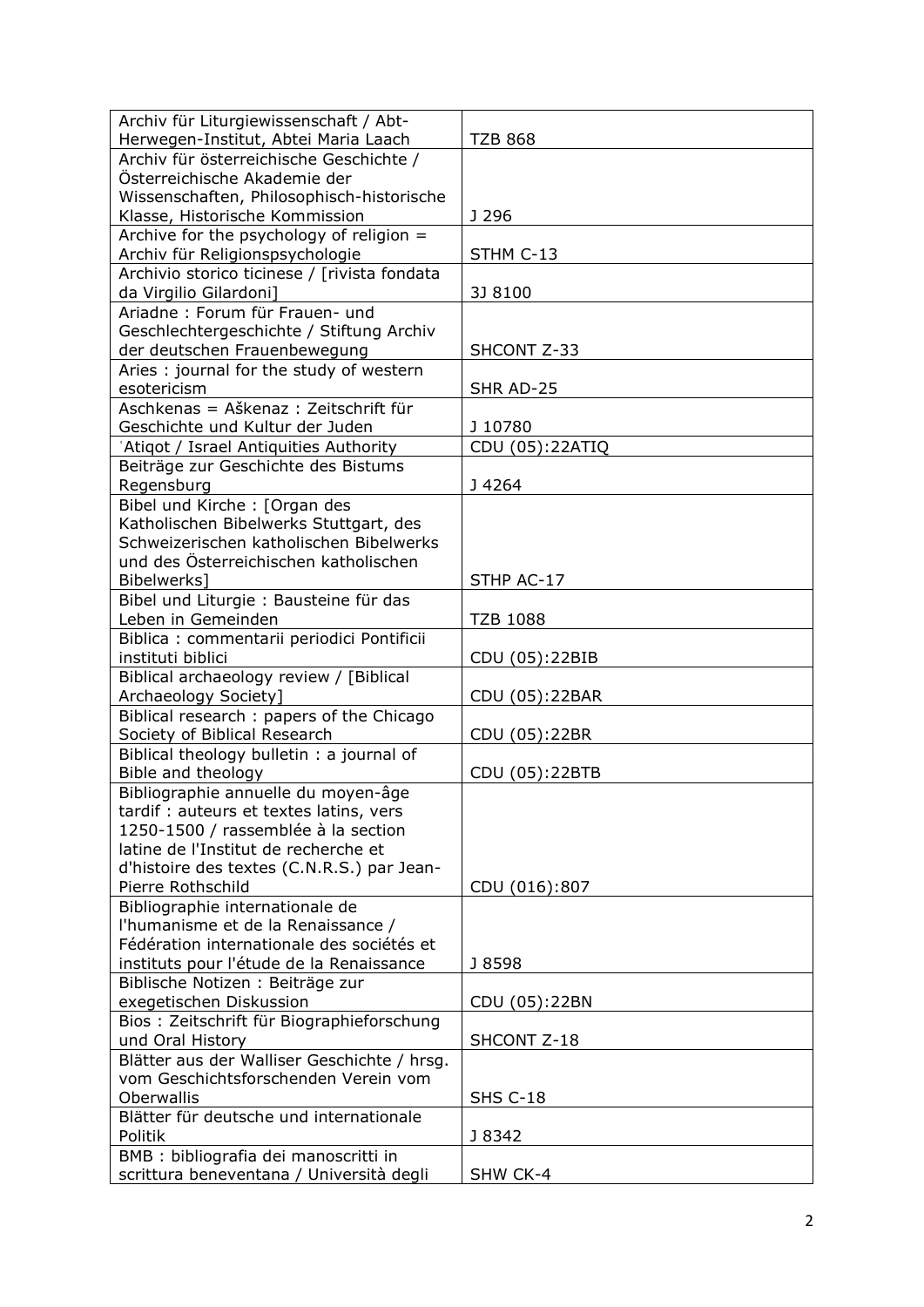| studi di Cassino, Dipartimento di filologia                                    |                  |
|--------------------------------------------------------------------------------|------------------|
| e storia                                                                       |                  |
| Bohemia: Jahrbuch des Collegium                                                |                  |
| Carolinum [dann] Zeitschrift für                                               |                  |
| Geschichte und Kultur der böhmischen                                           |                  |
| Länder $=$ a journal of history and                                            |                  |
| civilisation in East Central Europe                                            | J 5187           |
| Bruniana & [et] Campanelliana : ricerche                                       |                  |
| filosofiche e materiali storico-testuali                                       | J 8834           |
| Bulletin de l'Institut français d'archéologie                                  |                  |
| orientale                                                                      | CDU (05):22BIFAO |
| Bulletin d'histoire politique                                                  | SHCONT Z-14      |
| Bulletin of medieval canon law                                                 | J 4653           |
| Bulletin of the American Schools of                                            |                  |
| <b>Oriental Research</b>                                                       | CDU (05):22BASOR |
| Cahiers de civilisation médiévale : Xe-XIIe                                    |                  |
| siècles / Université de Poitiers, Centre                                       |                  |
| d'études supérieures de civilisation                                           |                  |
| médiévale                                                                      | <b>IEM W-13</b>  |
| Cahiers de civilisation médiévale : Xe-XIIe                                    |                  |
| siècles / Université de Poitiers, Centre                                       |                  |
| d'études supérieures de civilisation                                           |                  |
| médiévale                                                                      | J 2854           |
| Cahiers de civilisation médiévale : Xe-XIIe                                    |                  |
| siècles. Comptes rendus / Université de                                        |                  |
| Poitiers, Centre d'études supérieures de                                       |                  |
| civilisation médiévale                                                         | <b>IEM W-13</b>  |
| Cahiers de civilisation médiévale : Xe-XIIe                                    |                  |
| siècles. Comptes rendus / Université de                                        |                  |
| Poitiers, Centre d'études supérieures de                                       |                  |
| civilisation médiévale                                                         | J 2854/SUPPL     |
| Cahiers de l'Atelier                                                           | STHP AC-37       |
| Cahiers d'histoire du mouvement ouvrier /                                      |                  |
| Association pour l'étude de l'histoire du                                      |                  |
| mouvement ouvrier                                                              | SHCONT Z-6       |
| Cahiers Evangile / publ. sous la dir. du                                       |                  |
| Service biblique Evangile et vie<br>Canon law abstracts : a half-yearly review | CDU (05):22CEV   |
| of periodical literature in canon law / by                                     |                  |
| members of the Canon Law Society of                                            |                  |
| <b>Great Britain</b>                                                           | SDCTH H-32       |
| Carinthia I : Mitteilungen des                                                 |                  |
| geschichtsvereines für Kärnten:                                                |                  |
| Geschichtliche Beiträge zur Heimatkunde                                        |                  |
| Kärntens                                                                       | J 988            |
| China heute : Informationen über Religion                                      |                  |
| und Christentum im chinesischen Raum                                           | SHR AD-27        |
| Chronique d'Égypte : bulletin périodique                                       |                  |
| de la Fondation égyptologique Reine                                            |                  |
| Élisabeth = Egyptologische Stichting                                           |                  |
| Konigin Elisabeth                                                              | CDU (05):22CEG   |
| Cités : philosophie, politique, histoire                                       | J 9213           |
| Clio: histoire, femmes et sociétés                                             | J 8639           |
| Communicationes / Pontificia commissio                                         |                  |
| codici iuris canonici recognoscendo                                            | SDCTH H-63       |
|                                                                                |                  |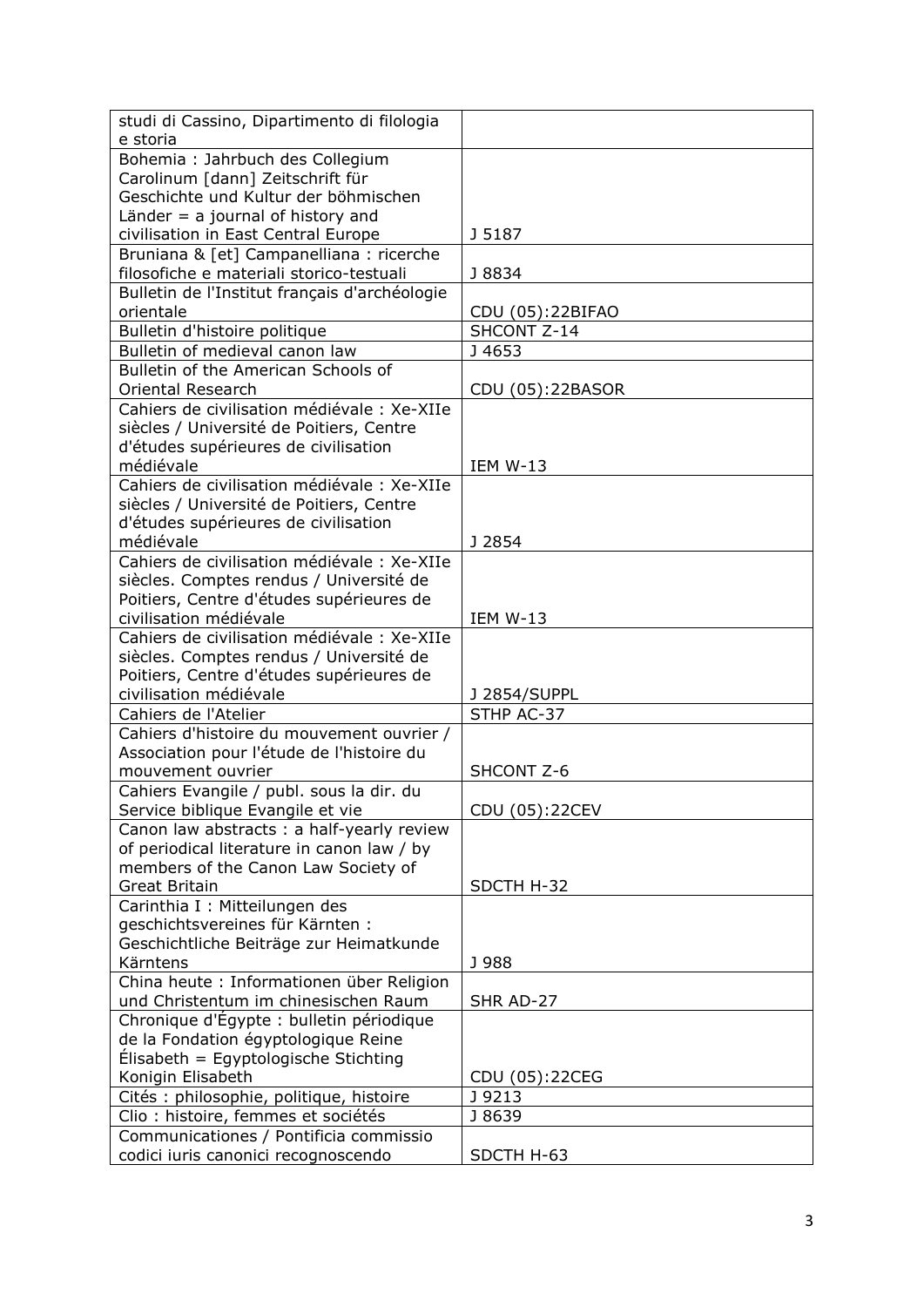| J 8987<br>Theologie<br>Contemporary European history<br>J 7887<br>Contemporary Levant / [Council for British<br>Research in the Levant]<br>CDU (05):22COL<br>Counselling et spiritualité = Counselling<br>and spirituality<br>STHP AC-50<br>J 9235<br>Critique internationale<br>Daimon : annuario di diritto comparato<br>delle religioni<br>J 8720/A<br>De processibus matrimonialibus :<br>Fachzeitschrift zu Fragen des kanonischen<br>Ehe- und Prozessrechtes<br>SDCTH H-72<br>Dead Sea discoveries : a journal of<br>current research on the scrolls and related<br>literature<br>CDU (05):22DSD<br>Deisis : revista de spiritualitate și cultura<br>ortodoxa / ed. de Mitropolia ordodoxa<br>româna pentru Germania și Europa<br>Centrala<br>STHD AE-23<br>Der Archivar: Mitteilungen für deutsches<br>Archivwesen<br><b>SHW L-16</b><br>Der Prediger und Katechet: praktische<br>katholische Zeitschrift für die<br>STHP AC-81<br>Verkündigung des Glaubens<br>Deutsches Archiv für Erforschung des<br>Mittelalters / hrsg. namens der<br>Monumenta Germaniae Historica<br>SHG Z-4<br>Diakonia : internationale Zeitschrift für die<br>Praxis der Kirche<br>STHP AC-24/A<br>Die Botschaft heute : Kontexte zum<br>Evangelium<br>STHP AC-25<br>Documenta missionalia / Facultas<br>missiologica, Pont. Universitas gregoriana<br>SMISS E-31<br>Documents-Episcopat : bulletin du<br>Secrétariat de la Conférence des évêques<br>STHP AC-66<br>de France<br>CDU (05):22EC<br>Early Christianity<br>Editio: internationales Jahrbuch für<br>Editionswissenschaft = international<br>yearbook of scholarly editing = revue<br>internationale des sciences de l'édition<br>critique<br>J 6770<br>Enchiridion Vaticanum : testo ufficiale e<br>versione italiana<br>SDCTH BBD-15<br>Engagement : Zeitschrift für Erziehung<br>und Schule / hrsg. vom Arbeitskreis<br>katholischer Schulen in freier Trägerschaft<br>in der Bundesrepublik Deutschland und in<br>Berlin (West)<br>STHP AC-52<br>Entwurf: Konzepte, Ideen und Materialien<br>für den Religionsunterricht<br>STHP AC-77<br>Ephemerides iuris canonici<br>SDCTH H-87<br>Eretz-Israel: archaeological, historical<br>and geographical studies / publ. by the | Concilium : internationale Zeitschrift für |  |
|---------------------------------------------------------------------------------------------------------------------------------------------------------------------------------------------------------------------------------------------------------------------------------------------------------------------------------------------------------------------------------------------------------------------------------------------------------------------------------------------------------------------------------------------------------------------------------------------------------------------------------------------------------------------------------------------------------------------------------------------------------------------------------------------------------------------------------------------------------------------------------------------------------------------------------------------------------------------------------------------------------------------------------------------------------------------------------------------------------------------------------------------------------------------------------------------------------------------------------------------------------------------------------------------------------------------------------------------------------------------------------------------------------------------------------------------------------------------------------------------------------------------------------------------------------------------------------------------------------------------------------------------------------------------------------------------------------------------------------------------------------------------------------------------------------------------------------------------------------------------------------------------------------------------------------------------------------------------------------------------------------------------------------------------------------------------------------------------------------------------------------------------------------------------------------------------------------------------------|--------------------------------------------|--|
|                                                                                                                                                                                                                                                                                                                                                                                                                                                                                                                                                                                                                                                                                                                                                                                                                                                                                                                                                                                                                                                                                                                                                                                                                                                                                                                                                                                                                                                                                                                                                                                                                                                                                                                                                                                                                                                                                                                                                                                                                                                                                                                                                                                                                           |                                            |  |
|                                                                                                                                                                                                                                                                                                                                                                                                                                                                                                                                                                                                                                                                                                                                                                                                                                                                                                                                                                                                                                                                                                                                                                                                                                                                                                                                                                                                                                                                                                                                                                                                                                                                                                                                                                                                                                                                                                                                                                                                                                                                                                                                                                                                                           |                                            |  |
|                                                                                                                                                                                                                                                                                                                                                                                                                                                                                                                                                                                                                                                                                                                                                                                                                                                                                                                                                                                                                                                                                                                                                                                                                                                                                                                                                                                                                                                                                                                                                                                                                                                                                                                                                                                                                                                                                                                                                                                                                                                                                                                                                                                                                           |                                            |  |
|                                                                                                                                                                                                                                                                                                                                                                                                                                                                                                                                                                                                                                                                                                                                                                                                                                                                                                                                                                                                                                                                                                                                                                                                                                                                                                                                                                                                                                                                                                                                                                                                                                                                                                                                                                                                                                                                                                                                                                                                                                                                                                                                                                                                                           |                                            |  |
|                                                                                                                                                                                                                                                                                                                                                                                                                                                                                                                                                                                                                                                                                                                                                                                                                                                                                                                                                                                                                                                                                                                                                                                                                                                                                                                                                                                                                                                                                                                                                                                                                                                                                                                                                                                                                                                                                                                                                                                                                                                                                                                                                                                                                           |                                            |  |
|                                                                                                                                                                                                                                                                                                                                                                                                                                                                                                                                                                                                                                                                                                                                                                                                                                                                                                                                                                                                                                                                                                                                                                                                                                                                                                                                                                                                                                                                                                                                                                                                                                                                                                                                                                                                                                                                                                                                                                                                                                                                                                                                                                                                                           |                                            |  |
|                                                                                                                                                                                                                                                                                                                                                                                                                                                                                                                                                                                                                                                                                                                                                                                                                                                                                                                                                                                                                                                                                                                                                                                                                                                                                                                                                                                                                                                                                                                                                                                                                                                                                                                                                                                                                                                                                                                                                                                                                                                                                                                                                                                                                           |                                            |  |
|                                                                                                                                                                                                                                                                                                                                                                                                                                                                                                                                                                                                                                                                                                                                                                                                                                                                                                                                                                                                                                                                                                                                                                                                                                                                                                                                                                                                                                                                                                                                                                                                                                                                                                                                                                                                                                                                                                                                                                                                                                                                                                                                                                                                                           |                                            |  |
|                                                                                                                                                                                                                                                                                                                                                                                                                                                                                                                                                                                                                                                                                                                                                                                                                                                                                                                                                                                                                                                                                                                                                                                                                                                                                                                                                                                                                                                                                                                                                                                                                                                                                                                                                                                                                                                                                                                                                                                                                                                                                                                                                                                                                           |                                            |  |
|                                                                                                                                                                                                                                                                                                                                                                                                                                                                                                                                                                                                                                                                                                                                                                                                                                                                                                                                                                                                                                                                                                                                                                                                                                                                                                                                                                                                                                                                                                                                                                                                                                                                                                                                                                                                                                                                                                                                                                                                                                                                                                                                                                                                                           |                                            |  |
|                                                                                                                                                                                                                                                                                                                                                                                                                                                                                                                                                                                                                                                                                                                                                                                                                                                                                                                                                                                                                                                                                                                                                                                                                                                                                                                                                                                                                                                                                                                                                                                                                                                                                                                                                                                                                                                                                                                                                                                                                                                                                                                                                                                                                           |                                            |  |
|                                                                                                                                                                                                                                                                                                                                                                                                                                                                                                                                                                                                                                                                                                                                                                                                                                                                                                                                                                                                                                                                                                                                                                                                                                                                                                                                                                                                                                                                                                                                                                                                                                                                                                                                                                                                                                                                                                                                                                                                                                                                                                                                                                                                                           |                                            |  |
|                                                                                                                                                                                                                                                                                                                                                                                                                                                                                                                                                                                                                                                                                                                                                                                                                                                                                                                                                                                                                                                                                                                                                                                                                                                                                                                                                                                                                                                                                                                                                                                                                                                                                                                                                                                                                                                                                                                                                                                                                                                                                                                                                                                                                           |                                            |  |
|                                                                                                                                                                                                                                                                                                                                                                                                                                                                                                                                                                                                                                                                                                                                                                                                                                                                                                                                                                                                                                                                                                                                                                                                                                                                                                                                                                                                                                                                                                                                                                                                                                                                                                                                                                                                                                                                                                                                                                                                                                                                                                                                                                                                                           |                                            |  |
|                                                                                                                                                                                                                                                                                                                                                                                                                                                                                                                                                                                                                                                                                                                                                                                                                                                                                                                                                                                                                                                                                                                                                                                                                                                                                                                                                                                                                                                                                                                                                                                                                                                                                                                                                                                                                                                                                                                                                                                                                                                                                                                                                                                                                           |                                            |  |
|                                                                                                                                                                                                                                                                                                                                                                                                                                                                                                                                                                                                                                                                                                                                                                                                                                                                                                                                                                                                                                                                                                                                                                                                                                                                                                                                                                                                                                                                                                                                                                                                                                                                                                                                                                                                                                                                                                                                                                                                                                                                                                                                                                                                                           |                                            |  |
|                                                                                                                                                                                                                                                                                                                                                                                                                                                                                                                                                                                                                                                                                                                                                                                                                                                                                                                                                                                                                                                                                                                                                                                                                                                                                                                                                                                                                                                                                                                                                                                                                                                                                                                                                                                                                                                                                                                                                                                                                                                                                                                                                                                                                           |                                            |  |
|                                                                                                                                                                                                                                                                                                                                                                                                                                                                                                                                                                                                                                                                                                                                                                                                                                                                                                                                                                                                                                                                                                                                                                                                                                                                                                                                                                                                                                                                                                                                                                                                                                                                                                                                                                                                                                                                                                                                                                                                                                                                                                                                                                                                                           |                                            |  |
|                                                                                                                                                                                                                                                                                                                                                                                                                                                                                                                                                                                                                                                                                                                                                                                                                                                                                                                                                                                                                                                                                                                                                                                                                                                                                                                                                                                                                                                                                                                                                                                                                                                                                                                                                                                                                                                                                                                                                                                                                                                                                                                                                                                                                           |                                            |  |
|                                                                                                                                                                                                                                                                                                                                                                                                                                                                                                                                                                                                                                                                                                                                                                                                                                                                                                                                                                                                                                                                                                                                                                                                                                                                                                                                                                                                                                                                                                                                                                                                                                                                                                                                                                                                                                                                                                                                                                                                                                                                                                                                                                                                                           |                                            |  |
|                                                                                                                                                                                                                                                                                                                                                                                                                                                                                                                                                                                                                                                                                                                                                                                                                                                                                                                                                                                                                                                                                                                                                                                                                                                                                                                                                                                                                                                                                                                                                                                                                                                                                                                                                                                                                                                                                                                                                                                                                                                                                                                                                                                                                           |                                            |  |
|                                                                                                                                                                                                                                                                                                                                                                                                                                                                                                                                                                                                                                                                                                                                                                                                                                                                                                                                                                                                                                                                                                                                                                                                                                                                                                                                                                                                                                                                                                                                                                                                                                                                                                                                                                                                                                                                                                                                                                                                                                                                                                                                                                                                                           |                                            |  |
|                                                                                                                                                                                                                                                                                                                                                                                                                                                                                                                                                                                                                                                                                                                                                                                                                                                                                                                                                                                                                                                                                                                                                                                                                                                                                                                                                                                                                                                                                                                                                                                                                                                                                                                                                                                                                                                                                                                                                                                                                                                                                                                                                                                                                           |                                            |  |
|                                                                                                                                                                                                                                                                                                                                                                                                                                                                                                                                                                                                                                                                                                                                                                                                                                                                                                                                                                                                                                                                                                                                                                                                                                                                                                                                                                                                                                                                                                                                                                                                                                                                                                                                                                                                                                                                                                                                                                                                                                                                                                                                                                                                                           |                                            |  |
|                                                                                                                                                                                                                                                                                                                                                                                                                                                                                                                                                                                                                                                                                                                                                                                                                                                                                                                                                                                                                                                                                                                                                                                                                                                                                                                                                                                                                                                                                                                                                                                                                                                                                                                                                                                                                                                                                                                                                                                                                                                                                                                                                                                                                           |                                            |  |
|                                                                                                                                                                                                                                                                                                                                                                                                                                                                                                                                                                                                                                                                                                                                                                                                                                                                                                                                                                                                                                                                                                                                                                                                                                                                                                                                                                                                                                                                                                                                                                                                                                                                                                                                                                                                                                                                                                                                                                                                                                                                                                                                                                                                                           |                                            |  |
|                                                                                                                                                                                                                                                                                                                                                                                                                                                                                                                                                                                                                                                                                                                                                                                                                                                                                                                                                                                                                                                                                                                                                                                                                                                                                                                                                                                                                                                                                                                                                                                                                                                                                                                                                                                                                                                                                                                                                                                                                                                                                                                                                                                                                           |                                            |  |
|                                                                                                                                                                                                                                                                                                                                                                                                                                                                                                                                                                                                                                                                                                                                                                                                                                                                                                                                                                                                                                                                                                                                                                                                                                                                                                                                                                                                                                                                                                                                                                                                                                                                                                                                                                                                                                                                                                                                                                                                                                                                                                                                                                                                                           |                                            |  |
|                                                                                                                                                                                                                                                                                                                                                                                                                                                                                                                                                                                                                                                                                                                                                                                                                                                                                                                                                                                                                                                                                                                                                                                                                                                                                                                                                                                                                                                                                                                                                                                                                                                                                                                                                                                                                                                                                                                                                                                                                                                                                                                                                                                                                           |                                            |  |
|                                                                                                                                                                                                                                                                                                                                                                                                                                                                                                                                                                                                                                                                                                                                                                                                                                                                                                                                                                                                                                                                                                                                                                                                                                                                                                                                                                                                                                                                                                                                                                                                                                                                                                                                                                                                                                                                                                                                                                                                                                                                                                                                                                                                                           |                                            |  |
|                                                                                                                                                                                                                                                                                                                                                                                                                                                                                                                                                                                                                                                                                                                                                                                                                                                                                                                                                                                                                                                                                                                                                                                                                                                                                                                                                                                                                                                                                                                                                                                                                                                                                                                                                                                                                                                                                                                                                                                                                                                                                                                                                                                                                           |                                            |  |
|                                                                                                                                                                                                                                                                                                                                                                                                                                                                                                                                                                                                                                                                                                                                                                                                                                                                                                                                                                                                                                                                                                                                                                                                                                                                                                                                                                                                                                                                                                                                                                                                                                                                                                                                                                                                                                                                                                                                                                                                                                                                                                                                                                                                                           |                                            |  |
|                                                                                                                                                                                                                                                                                                                                                                                                                                                                                                                                                                                                                                                                                                                                                                                                                                                                                                                                                                                                                                                                                                                                                                                                                                                                                                                                                                                                                                                                                                                                                                                                                                                                                                                                                                                                                                                                                                                                                                                                                                                                                                                                                                                                                           |                                            |  |
|                                                                                                                                                                                                                                                                                                                                                                                                                                                                                                                                                                                                                                                                                                                                                                                                                                                                                                                                                                                                                                                                                                                                                                                                                                                                                                                                                                                                                                                                                                                                                                                                                                                                                                                                                                                                                                                                                                                                                                                                                                                                                                                                                                                                                           |                                            |  |
|                                                                                                                                                                                                                                                                                                                                                                                                                                                                                                                                                                                                                                                                                                                                                                                                                                                                                                                                                                                                                                                                                                                                                                                                                                                                                                                                                                                                                                                                                                                                                                                                                                                                                                                                                                                                                                                                                                                                                                                                                                                                                                                                                                                                                           |                                            |  |
|                                                                                                                                                                                                                                                                                                                                                                                                                                                                                                                                                                                                                                                                                                                                                                                                                                                                                                                                                                                                                                                                                                                                                                                                                                                                                                                                                                                                                                                                                                                                                                                                                                                                                                                                                                                                                                                                                                                                                                                                                                                                                                                                                                                                                           |                                            |  |
|                                                                                                                                                                                                                                                                                                                                                                                                                                                                                                                                                                                                                                                                                                                                                                                                                                                                                                                                                                                                                                                                                                                                                                                                                                                                                                                                                                                                                                                                                                                                                                                                                                                                                                                                                                                                                                                                                                                                                                                                                                                                                                                                                                                                                           |                                            |  |
|                                                                                                                                                                                                                                                                                                                                                                                                                                                                                                                                                                                                                                                                                                                                                                                                                                                                                                                                                                                                                                                                                                                                                                                                                                                                                                                                                                                                                                                                                                                                                                                                                                                                                                                                                                                                                                                                                                                                                                                                                                                                                                                                                                                                                           |                                            |  |
|                                                                                                                                                                                                                                                                                                                                                                                                                                                                                                                                                                                                                                                                                                                                                                                                                                                                                                                                                                                                                                                                                                                                                                                                                                                                                                                                                                                                                                                                                                                                                                                                                                                                                                                                                                                                                                                                                                                                                                                                                                                                                                                                                                                                                           |                                            |  |
|                                                                                                                                                                                                                                                                                                                                                                                                                                                                                                                                                                                                                                                                                                                                                                                                                                                                                                                                                                                                                                                                                                                                                                                                                                                                                                                                                                                                                                                                                                                                                                                                                                                                                                                                                                                                                                                                                                                                                                                                                                                                                                                                                                                                                           |                                            |  |
|                                                                                                                                                                                                                                                                                                                                                                                                                                                                                                                                                                                                                                                                                                                                                                                                                                                                                                                                                                                                                                                                                                                                                                                                                                                                                                                                                                                                                                                                                                                                                                                                                                                                                                                                                                                                                                                                                                                                                                                                                                                                                                                                                                                                                           |                                            |  |
|                                                                                                                                                                                                                                                                                                                                                                                                                                                                                                                                                                                                                                                                                                                                                                                                                                                                                                                                                                                                                                                                                                                                                                                                                                                                                                                                                                                                                                                                                                                                                                                                                                                                                                                                                                                                                                                                                                                                                                                                                                                                                                                                                                                                                           |                                            |  |
|                                                                                                                                                                                                                                                                                                                                                                                                                                                                                                                                                                                                                                                                                                                                                                                                                                                                                                                                                                                                                                                                                                                                                                                                                                                                                                                                                                                                                                                                                                                                                                                                                                                                                                                                                                                                                                                                                                                                                                                                                                                                                                                                                                                                                           |                                            |  |
|                                                                                                                                                                                                                                                                                                                                                                                                                                                                                                                                                                                                                                                                                                                                                                                                                                                                                                                                                                                                                                                                                                                                                                                                                                                                                                                                                                                                                                                                                                                                                                                                                                                                                                                                                                                                                                                                                                                                                                                                                                                                                                                                                                                                                           |                                            |  |
|                                                                                                                                                                                                                                                                                                                                                                                                                                                                                                                                                                                                                                                                                                                                                                                                                                                                                                                                                                                                                                                                                                                                                                                                                                                                                                                                                                                                                                                                                                                                                                                                                                                                                                                                                                                                                                                                                                                                                                                                                                                                                                                                                                                                                           |                                            |  |
|                                                                                                                                                                                                                                                                                                                                                                                                                                                                                                                                                                                                                                                                                                                                                                                                                                                                                                                                                                                                                                                                                                                                                                                                                                                                                                                                                                                                                                                                                                                                                                                                                                                                                                                                                                                                                                                                                                                                                                                                                                                                                                                                                                                                                           |                                            |  |
|                                                                                                                                                                                                                                                                                                                                                                                                                                                                                                                                                                                                                                                                                                                                                                                                                                                                                                                                                                                                                                                                                                                                                                                                                                                                                                                                                                                                                                                                                                                                                                                                                                                                                                                                                                                                                                                                                                                                                                                                                                                                                                                                                                                                                           |                                            |  |
|                                                                                                                                                                                                                                                                                                                                                                                                                                                                                                                                                                                                                                                                                                                                                                                                                                                                                                                                                                                                                                                                                                                                                                                                                                                                                                                                                                                                                                                                                                                                                                                                                                                                                                                                                                                                                                                                                                                                                                                                                                                                                                                                                                                                                           |                                            |  |
|                                                                                                                                                                                                                                                                                                                                                                                                                                                                                                                                                                                                                                                                                                                                                                                                                                                                                                                                                                                                                                                                                                                                                                                                                                                                                                                                                                                                                                                                                                                                                                                                                                                                                                                                                                                                                                                                                                                                                                                                                                                                                                                                                                                                                           |                                            |  |
|                                                                                                                                                                                                                                                                                                                                                                                                                                                                                                                                                                                                                                                                                                                                                                                                                                                                                                                                                                                                                                                                                                                                                                                                                                                                                                                                                                                                                                                                                                                                                                                                                                                                                                                                                                                                                                                                                                                                                                                                                                                                                                                                                                                                                           |                                            |  |
|                                                                                                                                                                                                                                                                                                                                                                                                                                                                                                                                                                                                                                                                                                                                                                                                                                                                                                                                                                                                                                                                                                                                                                                                                                                                                                                                                                                                                                                                                                                                                                                                                                                                                                                                                                                                                                                                                                                                                                                                                                                                                                                                                                                                                           |                                            |  |
|                                                                                                                                                                                                                                                                                                                                                                                                                                                                                                                                                                                                                                                                                                                                                                                                                                                                                                                                                                                                                                                                                                                                                                                                                                                                                                                                                                                                                                                                                                                                                                                                                                                                                                                                                                                                                                                                                                                                                                                                                                                                                                                                                                                                                           |                                            |  |
|                                                                                                                                                                                                                                                                                                                                                                                                                                                                                                                                                                                                                                                                                                                                                                                                                                                                                                                                                                                                                                                                                                                                                                                                                                                                                                                                                                                                                                                                                                                                                                                                                                                                                                                                                                                                                                                                                                                                                                                                                                                                                                                                                                                                                           |                                            |  |
| Israel Exploration Society [et al.]<br>CDU (05):22EI                                                                                                                                                                                                                                                                                                                                                                                                                                                                                                                                                                                                                                                                                                                                                                                                                                                                                                                                                                                                                                                                                                                                                                                                                                                                                                                                                                                                                                                                                                                                                                                                                                                                                                                                                                                                                                                                                                                                                                                                                                                                                                                                                                      |                                            |  |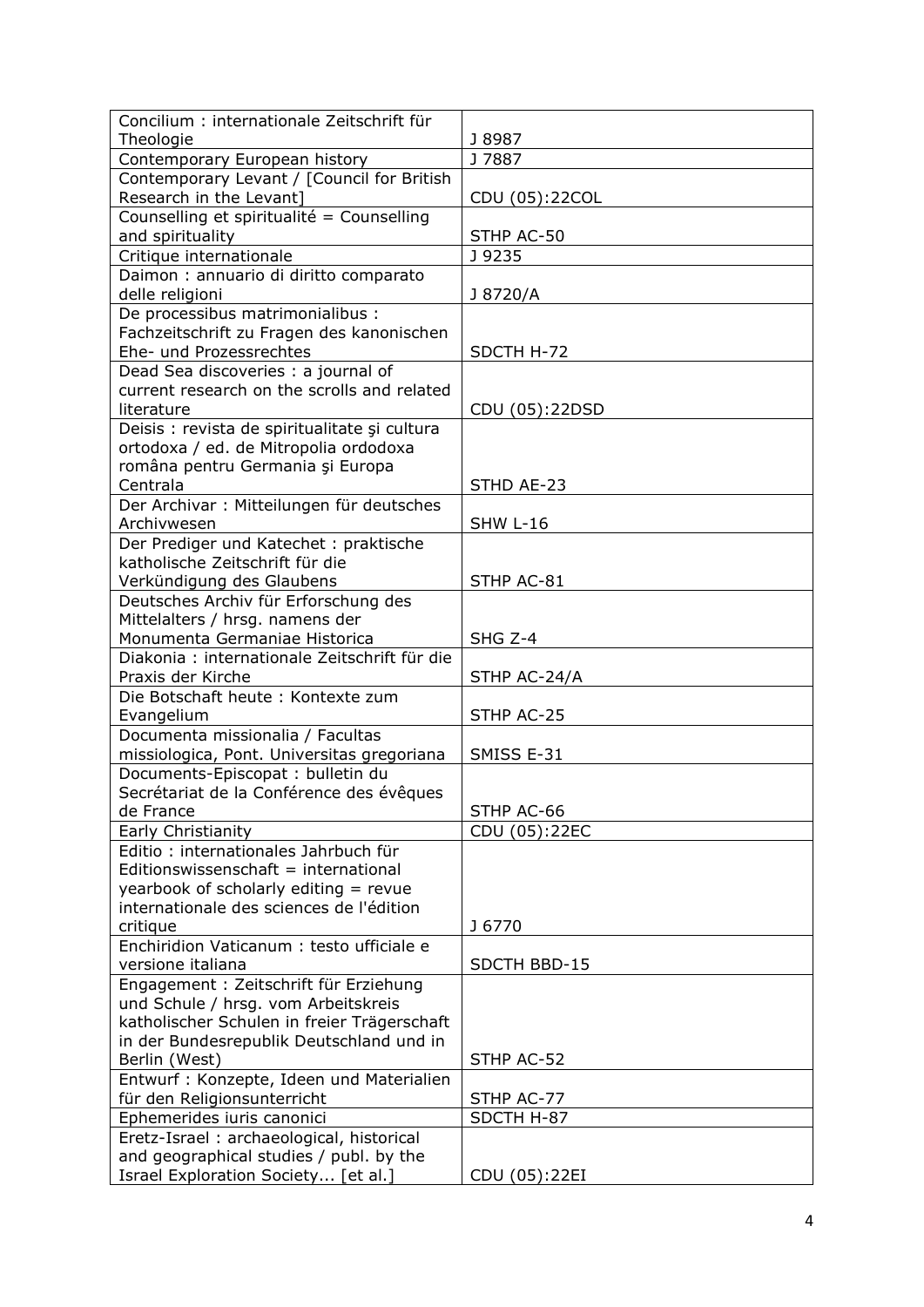| ET studies: journal of the European         |                   |
|---------------------------------------------|-------------------|
| Society for Catholic Theology = Zeitschrift |                   |
| der Europäischen Gesellschaft für           |                   |
| Katholische Theologie = journal de          |                   |
| l'Association Européenne de Théologie       |                   |
| Catholique                                  | STHP AC-65        |
| Ethica clinica : revue d'éthique des soins  |                   |
| de santé                                    | STHM C-17         |
| Ethische perspectieven : nieuwsbrief van    |                   |
| het Overlegcentrum voor Christelijke        |                   |
| Ethiek, Katholieke Universiteit Leuven      | STHM C-19         |
| European history yearbook                   | J 10718           |
| European Medieval Drama / ed. by            |                   |
| Sydney Higgins, European Medieval           |                   |
| Drama Council                               | <b>IEM W-24</b>   |
| European review of history = $R$ evue       |                   |
| européenne d'histoire                       | J 8368            |
| Exchange: journal of missiological and      |                   |
| ecumenical research / Interuniversitair     |                   |
| Inst. voor Missiologie en Oecumenica,       |                   |
| Afdeling Missiologie                        | SMISS A-72        |
| Feu nouveau : mensuel d'initiation          |                   |
| biblique et liturgique                      | STHP AC-33        |
| Fieldwork in religion                       | SHR AD-23         |
| Filosofia politica                          | J 9249            |
| Francia: Forschungen zur                    |                   |
| westeuropäischen Geschichte / hrsg. vom     |                   |
| Deutschen Historischen Institut in Paris    |                   |
| (Institut historique allemand de Paris)     | J 4947            |
| Frauengottesdienste: Modelle und            |                   |
| Materialien                                 | STHP AC-64        |
| Freiburger Zeitschrift für                  |                   |
| GeschlechterStudien                         |                   |
| Freiburger Zeitschrift für Philosophie und  |                   |
| Theologie = Revue philosophique et          |                   |
| théologique de Fribourg = Rivista           |                   |
| filosofica e teologica di Friburgo = Review |                   |
| of philosophy and theology of Fribourg      | <b>SDM A-97/A</b> |
| Frühmittelalterliche Studien: Jahrbuch      |                   |
| des Instituts für Frühmittelalterforschung  |                   |
| der Universität Münster                     | J 4223            |
| Für eine offene Kirche                      | STHP AC-19        |
| Geist und Leben: Studien zur                |                   |
| Verwirklichung der christlichen Botschaft   | STHD AE-24        |
| Genèses : sciences sociales et histoire     | J 8804            |
| Geschichte in Wissenschaft und Unterricht   |                   |
| : Zeitschrift des Verbandes der             |                   |
| Geschichtslehrer Deutschlands               | J 3353            |
| Geschichte und Gesellschaft: Zeitschrift    |                   |
| für historische Sozialwissenschaft          | J 9346            |
| Geschichte und Informatik / Verein          |                   |
| "Geschichte und Informatik" = Histoire et   |                   |
| informatique / Association "Histoire et     |                   |
| informatique"                               | J 9351            |
| Glaube und lernen: Zeitschrift für          |                   |
| theologische Urteilsbildung                 | STHP AC-38        |
|                                             |                   |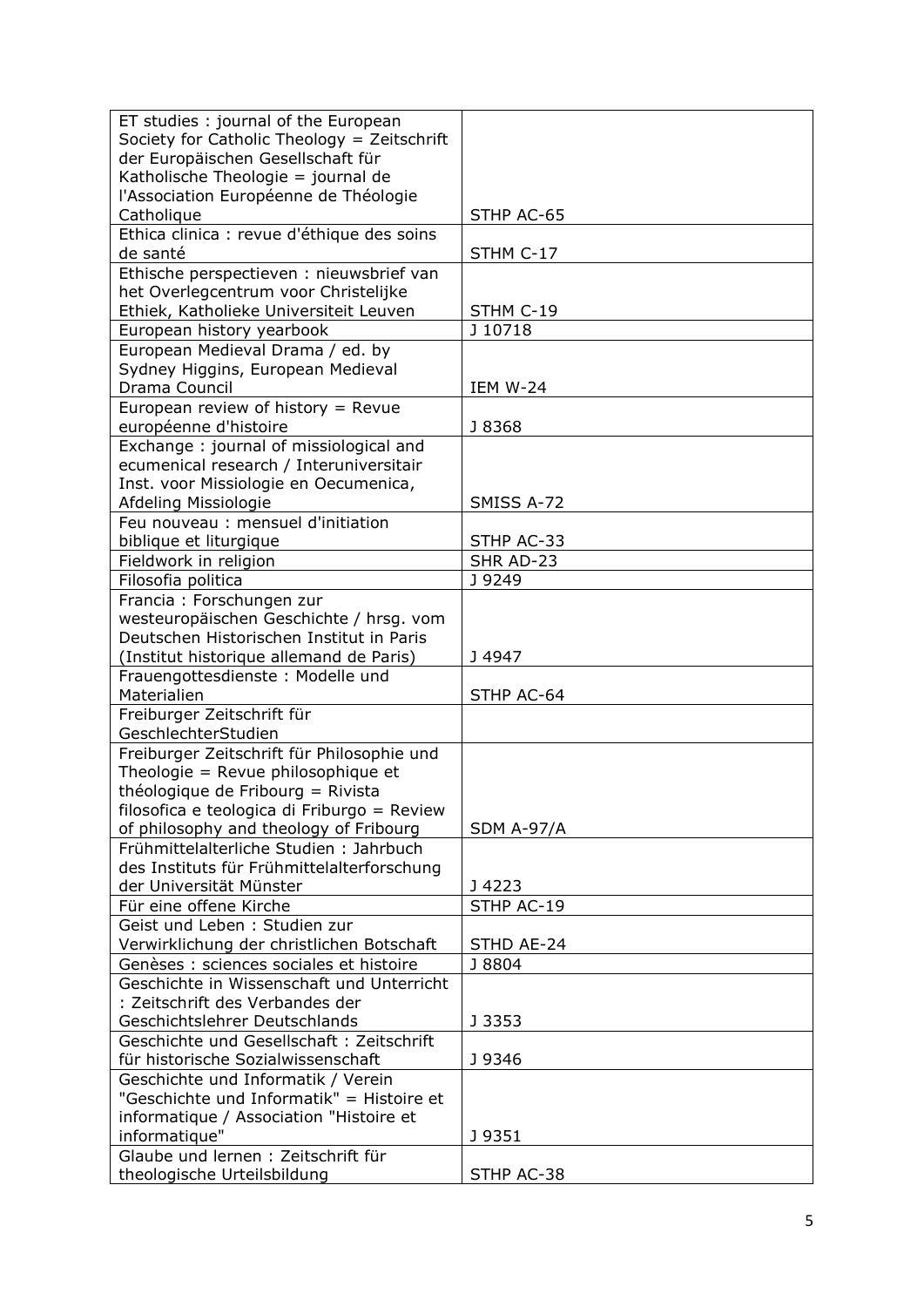| Gottes Volk : Bibel und Liturgie im Leben                      |                      |
|----------------------------------------------------------------|----------------------|
| der Gemeinde. Lesejahr A                                       | STHP FB-2-71/A/1987- |
| Gottes Volk: Bibel und Liturgie im Leben                       |                      |
| der Gemeinde. Lesejahr B                                       | STHP Fb-2-71/B/1988- |
| Gottes Volk: Bibel und Liturgie im Leben                       |                      |
| der Gemeinde. Lesejahr C                                       | STHP Fb-2-71/C/1989- |
| Gottesdienst: Information und                                  |                      |
| Handreichung der Liturgischen Institute                        |                      |
| Deutschlands, Österreichs und der                              |                      |
| Schweiz                                                        | STHP AC-16           |
| Göttinger Miszellen : Beiträge zur                             |                      |
| ägyptologischen Discussion                                     | CDU (05):22GÖM       |
| Hebrew Union College annual                                    | CDU (05):22HUCA      |
| Histoire des Alpes / Association                               |                      |
| internationale pour l'histoire des Alpes =                     |                      |
| Storia delle Alpi / Associazione                               |                      |
| internazionale per la storia delle Alpi =                      |                      |
| Geschichte der Alpen / Internationale                          |                      |
| Gesellschaft für historische                                   |                      |
| Alpenforschung                                                 | J 9308               |
| Histoire, monde & cultures religieuses                         | J 9927               |
| Historical methods : a journal of                              |                      |
| quantitative and interdisciplinary history /                   |                      |
| ed. by the Department of History of the                        |                      |
| University of Illinois at Chicago                              | J 5070               |
| Historiens et géographes : revue de                            |                      |
| l'Association des professeurs d'histoire et                    |                      |
| de géographie de l'enseignement public                         | SHCONT Z-3           |
| Historische Mitteilungen: HMRG / im                            |                      |
| Auftrag der Ranke-Gesellschaft,                                |                      |
| Vereinigung für Geschichte im öffentlichen                     |                      |
| Leben e.V                                                      | SHCONT Z-29          |
| History of religions : an international                        |                      |
| journal for comparative historical studies                     | SHR AD-4             |
| Hortus artium medievalium: journal of                          |                      |
| the International Research Center for Late                     |                      |
| Antiquity and Middle Ages                                      | 3J 9361              |
| Il diritto ecclesiastico e Rassegna di diritto<br>matrimoniale | J 2496               |
| Il pensiero politico : rivista di storia delle                 |                      |
| idee politiche e sociali                                       | SHCONT Z-8           |
| Il regno : quindicinale d'attualità e                          |                      |
| documentazione cattolica                                       | SDCTH H-66/A         |
| Il regno : quindicinale d'attualità e                          |                      |
| documentazione cattolica                                       | SDCTH H-66/B         |
| Imago temporis : medium aevum                                  | <b>IEM W-22</b>      |
| Inamo: Informationsprojekt Naher und                           |                      |
| Mittlerer Osten                                                | SHCONT Z-27          |
| Informationes theologiae Europae :                             |                      |
| internationales ökumenisches Jahrbuch für                      |                      |
| Theologie                                                      | J 9259               |
| International bulletin of missionary                           |                      |
| research / publ.  by the Overseas                              |                      |
| Ministries Study Center                                        | 3J 9560              |
| International journal of practical theology                    |                      |
|                                                                |                      |
| : IJPT                                                         | STHP AC-58           |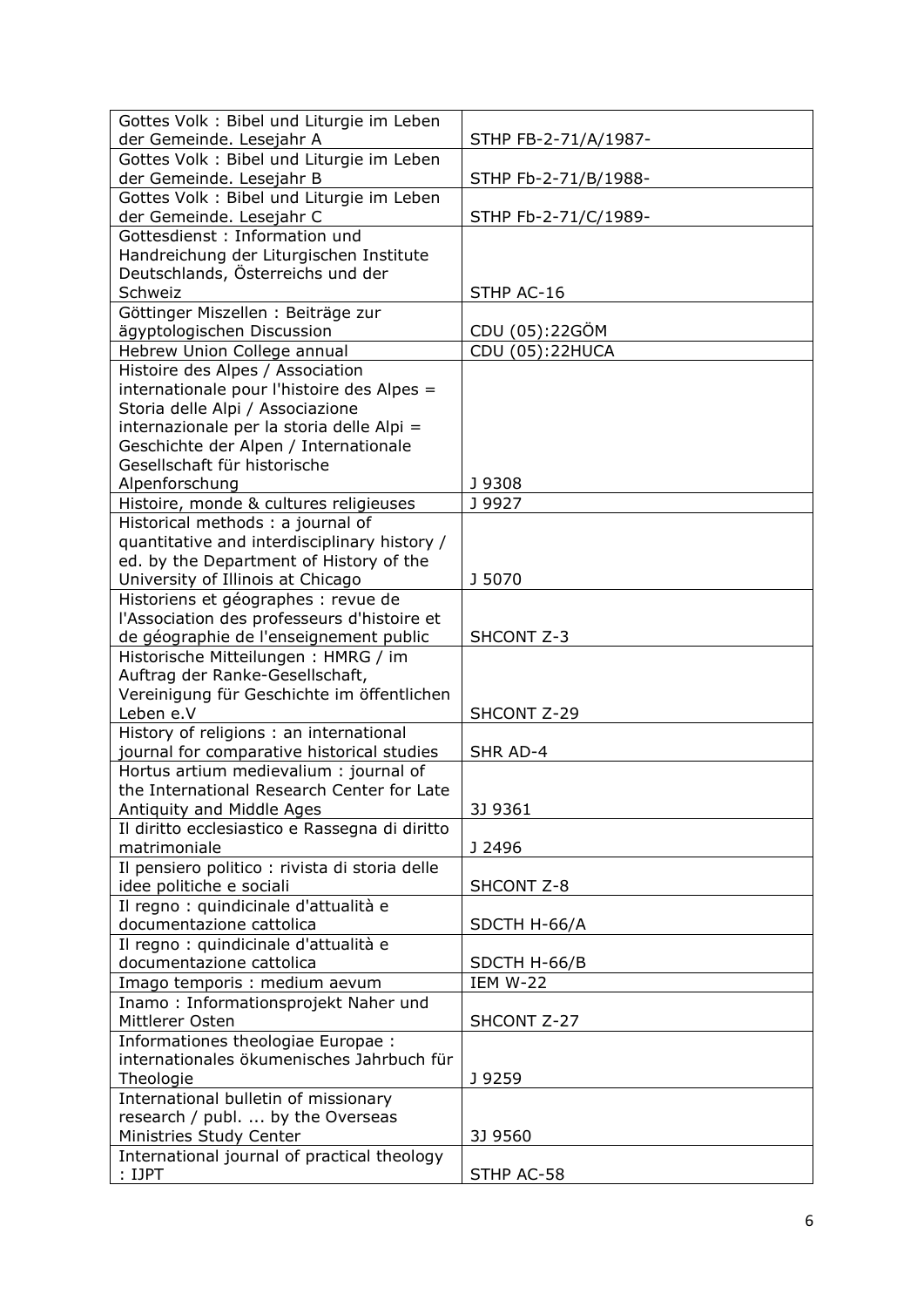| International medieval bibliography /                      |                   |
|------------------------------------------------------------|-------------------|
| University of Leeds                                        | IEM B-1           |
| International review of social history / ed.               |                   |
| by the Internationaal Instituut voor                       |                   |
| Sociale Geschiedenis Amsterdam                             | J 5629            |
| International review of social history.                    |                   |
| Supplement / Internationaal Instituut voor                 |                   |
| Sociale Geschiedenis, Amsterdam.                           | J 5629/SUPPL      |
| Iraq / publ. by the British School of                      |                   |
| Archaeology in Iraq                                        | CDU (05):22IRAQ   |
| Islamic studies                                            | SHR AD-11         |
| Israel exploration journal : a quarterly                   |                   |
| publ. by the Joint Editorial Board of the                  |                   |
| Israel Exploration Society, the Institute of               |                   |
| Archaeology of the Hebrew University, the                  |                   |
| Department of Antiquities and Museums of                   |                   |
| the Ministry of Education and Culture []                   | CDU (05):22IEJ    |
| Israel numismatic research / publ. by the                  |                   |
| <b>Israel Numismatic Society</b>                           | CDU (05):22INR    |
| Iustitia : dharmaram journal of canon law                  | SDCTH H-88        |
| Jahrbuch der österreichischen                              |                   |
| <b>Byzantinistik</b>                                       | J 3498            |
| Jahrbuch der Religionspädagogik: (JRP)                     | STHP AC-53        |
| Jahrbuch für biblische Theologie: JBTh /                   |                   |
| in Verbindung mit Paul D. Hanson[et                        |                   |
| al.]; hrsg. von Ingo Baldermann [et al.]                   | CDU (05):22JBTH   |
| Jahrbuch für die Geschichte Mittel- und<br>Ostdeutschlands | J 9260            |
| Jahrbuch für Europäische                                   |                   |
| Wissenschaftskultur = Yearbook for                         |                   |
| European culture of science                                | SHMOD ABF-55      |
| Jahrbuch für historische                                   |                   |
| Kommunismusforschung                                       | SHCONT Z-23       |
| Jahrbuch für islamische Theologie und                      |                   |
| Religionspädagogik: JIThR                                  | SHR AD-30         |
| Jahrbuch für Islamophobieforschung                         | SHCONT Z-26       |
| Jahrbuch für solothurnische Geschichte /                   |                   |
| hrsg. vom Historischen Verein des                          |                   |
| Kantons Solothurn                                          | <b>SHS C-45</b>   |
| Jahrbuch für Wirtschaftsgeschichte /                       |                   |
| [Deutsche Akademie der Wissenschaften                      |                   |
| zu Berlin, Arbeitsstelle                                   |                   |
| Wirtschaftsgeschichte]                                     | J 5699            |
| Jahrbuch für Wissenschaft und Ethik                        | STHM AE-53        |
| Journal for the scientific study of religion /             |                   |
| Society for the Scientific Study of Religion               | J 9109            |
| Journal for the study of the New                           |                   |
| Testament                                                  | CDU (05):22JSNT   |
| Journal for the Study of the New                           |                   |
| Testament. Supplement series                               | CDU (05):22JSNT-S |
| Journal for the study of the Old Testament                 | CDU (05):22JSOT   |
| Journal for the study of the                               |                   |
| pseudepigrapha<br>Journal for the study of the             | CDU (05):22JSP    |
| pseudepigrapha. Supplement series                          | CDU (05):22JSP-S  |
|                                                            |                   |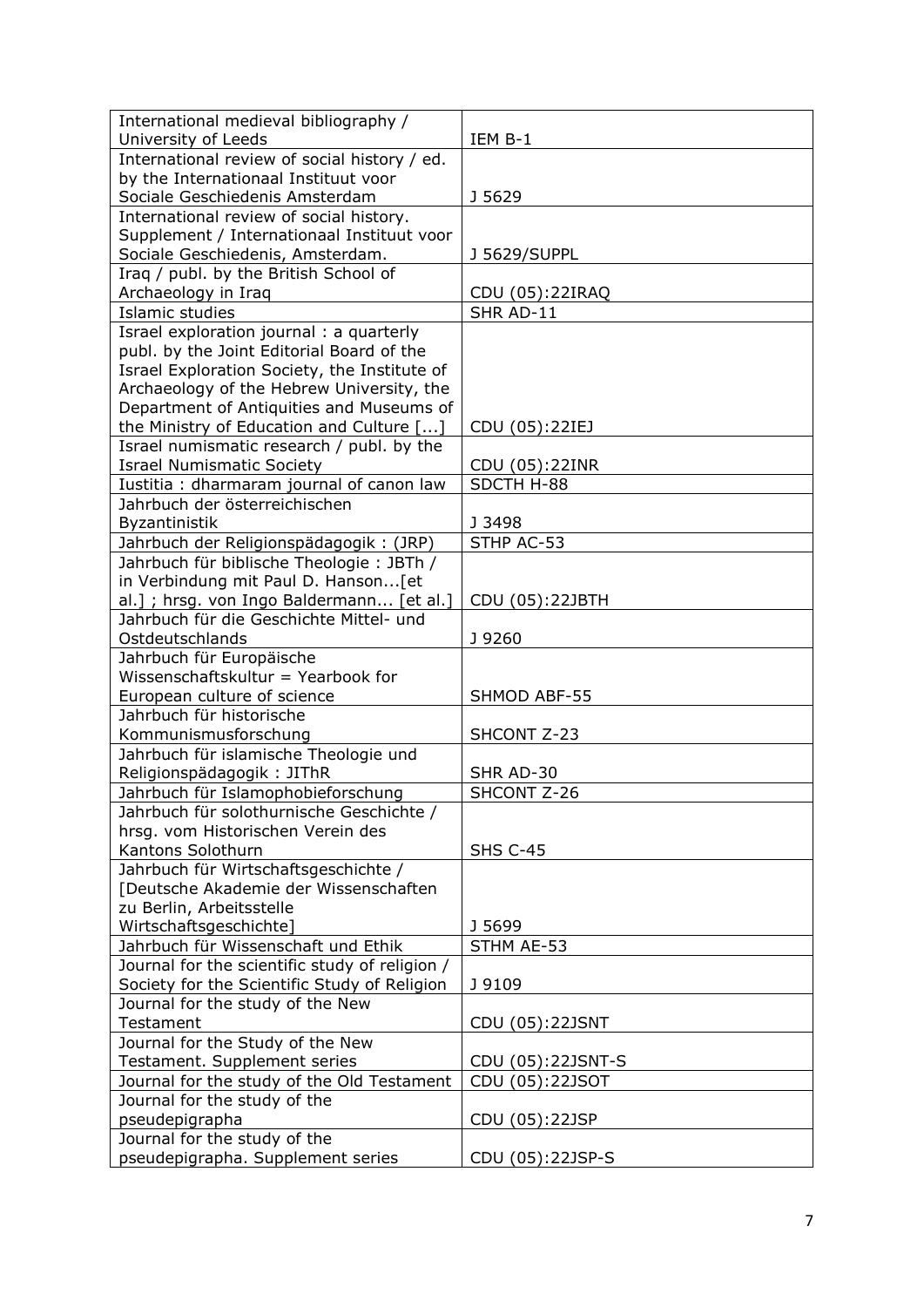| Journal of biblical literature / Society of                          |                   |
|----------------------------------------------------------------------|-------------------|
| <b>Biblical Literature and Exegesis</b>                              | CDU (05):22JBL    |
| Journal of contemporary religion                                     | SHR AD-10         |
| Journal of Coptic studies / founded by the                           |                   |
| <b>International Association for Coptic</b>                          |                   |
| <b>Studies</b>                                                       | <b>SHANC SB-1</b> |
| Journal of Dharma: an international                                  |                   |
| quarterly of world religions                                         | J 9453            |
| Journal of feminist studies in religion :                            |                   |
| <b>JFSR</b>                                                          | STHD AE-18        |
| Journal of media and religion                                        | SHR AD-22         |
| Journal of medieval history                                          | J 4973            |
| Journal of modern European history =                                 |                   |
| Zeitschrift für moderne europäische                                  |                   |
| Geschichte = Revue d'histoire européenne                             |                   |
| contemporaine                                                        | J 10548           |
| Journal of Northwest Semitic Languages :                             |                   |
| annual of the Association for the Study of                           |                   |
| Northwest Semitic Languages in South                                 |                   |
| Africa                                                               | CDU (05):22JNSL   |
| Journal of religion in Europe                                        | SHR AD-19         |
| Journal of ritual studies / Dept. of                                 |                   |
| Religious Studies, University of Pittsburgh                          | SHR AD-21         |
| Journal of women's history                                           | J 9225            |
| Junge Kirche                                                         | STHP AC-71        |
| Jus canonicum : revista de la Facultad de                            |                   |
| Derecho Canónico del Estudio General de                              |                   |
| Navarra                                                              | J4690             |
| Jus Ecclesiae : rivista internazionale di                            |                   |
| diritto canonico / Centro accademico                                 |                   |
| romano della Santa Croce                                             | SDCTH H-58        |
| Kanon: Jahrbuch der Gesellschaft für das                             |                   |
| Recht der Ostkirchen = yearbook of the                               |                   |
| Society for the Law of the Oriental                                  |                   |
| Churches = annuaire de la Société du                                 |                   |
| droit des Eglises orientales                                         | SDCTH H-8         |
| Kirchliches Handbuch: statistisches                                  |                   |
| Jahrbuch der Bistümer und ihnen                                      |                   |
| gleichgestellten kirchlichen                                         |                   |
| Gebietskörperschaften im Bereich der                                 |                   |
| Deutschen Bischofskonferenz / hrsg. vom                              |                   |
| Sekretariat der Deutschen                                            |                   |
| Bischofskonferenz                                                    | J 8937            |
| Kirchliches Jahrbuch für die Evangelische                            |                   |
| Kirche in Deutschland                                                | <b>ISO I-79</b>   |
| Korrespondenz zur Spiritualität des                                  |                   |
| Exerzitien                                                           | STHP AC-79        |
| Kunst + Architektur in der Schweiz /                                 |                   |
| Gesellschaft für Schweizerische                                      |                   |
| Kunstgeschichte = $Art + architecture$ en                            |                   |
| Suisse / Société d'histoire de l'art en                              |                   |
| Suisse = Arte + architettura in Svizzera /                           |                   |
| Società di storia dell'arte in Svizzera                              | <b>IEM W-16</b>   |
|                                                                      |                   |
| La documentation catholique                                          | SDCTH H-47        |
| La lettre clandestine : bulletin<br>d'information sur la littérature | J 11353           |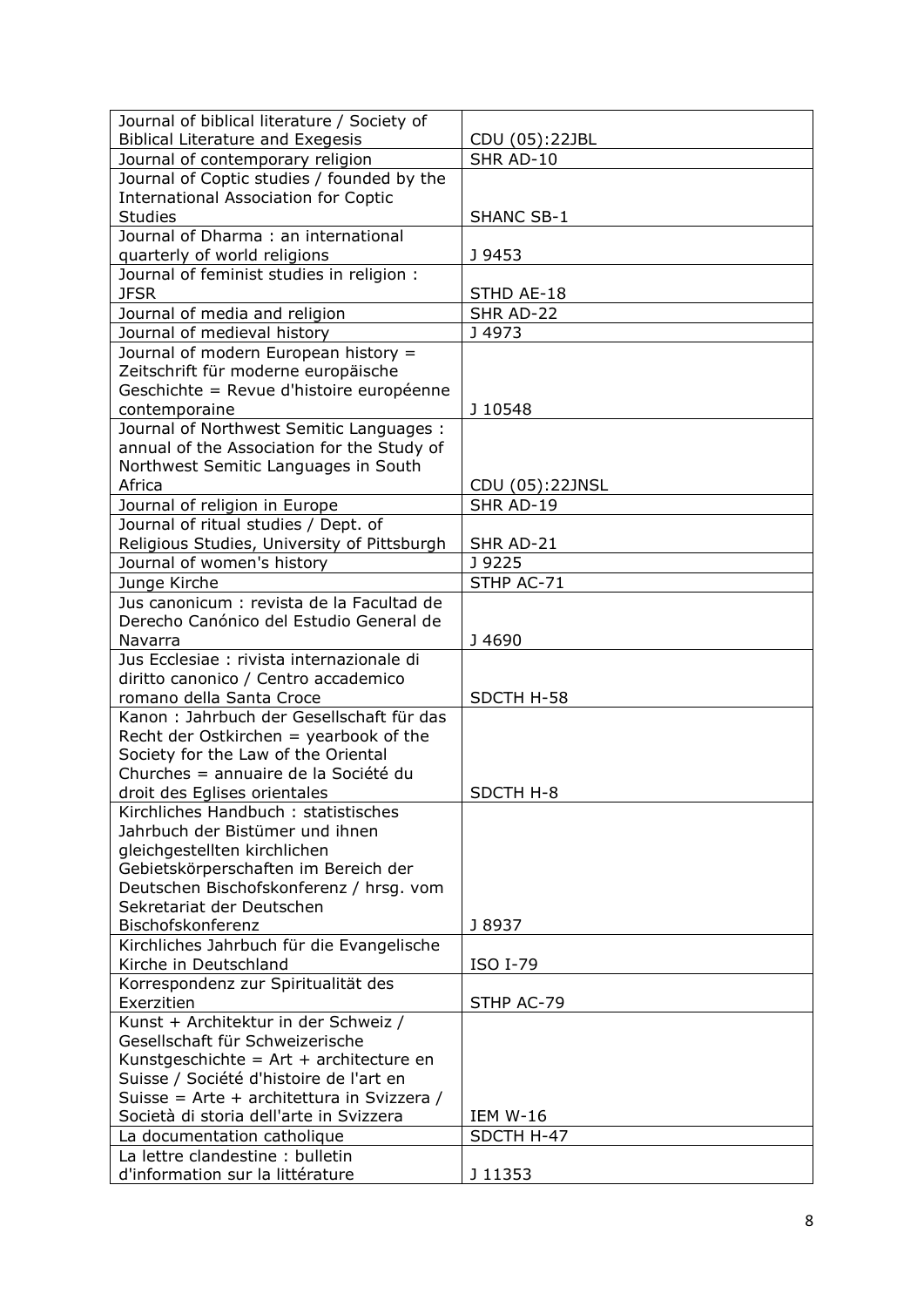| philosophique clandestine de l'âge            |                  |
|-----------------------------------------------|------------------|
| classique / publ. par les Universités de      |                  |
| Saint-Etienne (Institut Claude Longeon,       |                  |
| Renaissance-Age classique, C.N.R.S. URA       |                  |
| 1348), de Paris I (Centre d'histoire des      |                  |
| systèmes de pensée moderne) et de Paris       |                  |
| IV (Centre d'étude de la langue et de la      |                  |
| littérature françaises des XVIIème et         |                  |
| XVIIIème siècles, C.N.R.S. URA 96)            |                  |
| La Maison-Dieu : revue de pastorale           |                  |
| liturgique / publ. sous la dir. du Centre     |                  |
| national de pastorale liturgique              | <b>TZB 870</b>   |
| La revue du MAUSS / Mouvement anti-           |                  |
| utilitariste dans les sciences sociales       | J 10832/NS       |
| La Terre Sainte : revue des Lieux Saints /    |                  |
| Custodie franciscaine de Terre Sainte         | CDU (05):22TS-F  |
| L'année canonique : recueil d'études et       |                  |
| d'informations                                | SDCTH H-14       |
| Le Monde des religions                        | 3J 9451          |
| Le mouvement social : revue trimestrielle     |                  |
| de l'Institut français d'histoire sociale     | J 4876           |
| Le moyen âge : revue d'histoire et de         |                  |
| philologie                                    | IEM W-14         |
| Les cahiers croire                            | STHP AC-42       |
| Les Cahiers de Saint-Michel de Cuxa /         |                  |
| Centre permanent de recherches et             |                  |
| d'études préromanes et romanes                | J 5036           |
| Levant : journal of the British School of     |                  |
| Archaeology in Jerusalem                      | CDU (05):22LEV   |
| L'homme : europäische Zeitschrift für         |                  |
| feministische Geschichtswissenschaft          | SHCONT Z-32      |
| Library of Second Temple studies              | CDU (05):22JSP-S |
| Lire et dire : études exégétiques en vue      |                  |
| de la prédication                             | STHP AC-80       |
| Liturgisches Jahrbuch / hrsg. im Auftr. des   |                  |
| Liturgischen Instituts in Trier               | <b>TZB 871</b>   |
| Luther-Jahrbuch: Jahrbuch der Luther-         |                  |
| Gesellschaft                                  | <b>ISO I-82</b>  |
| Marriage, families & spirituality             | STHP AC-62       |
| Matériaux pour l'histoire de notre temps /    |                  |
| éd. par l'Association des amis de la BDIC     |                  |
| et du musée                                   | 3J 8819          |
| Mediaevalia : a journal of medieval           |                  |
| studies                                       | J 6678           |
| Mediaevistik : internationale Zeitschrift für |                  |
| interdisziplinäre Mittelalterforschung        | J 7675           |
| Medieval encounters : Jewish, Christian       |                  |
| and Muslim culture in confluence and          |                  |
| dialogue                                      | J 8588           |
| Medieval prosopography                        | J 6958           |
| Medievalia et humanistica : studies in        |                  |
| Medieval and Renaissance culture              | J 5660           |
| Medioevo latino: bollettino bibliografico     |                  |
| della cultura europea dal secolo VI al XIII   | IEM CA-6         |
| Mens : revue d'histoire intellectuelle de     |                  |
| l'Amérique française                          | SHCONT Z-1       |
|                                               |                  |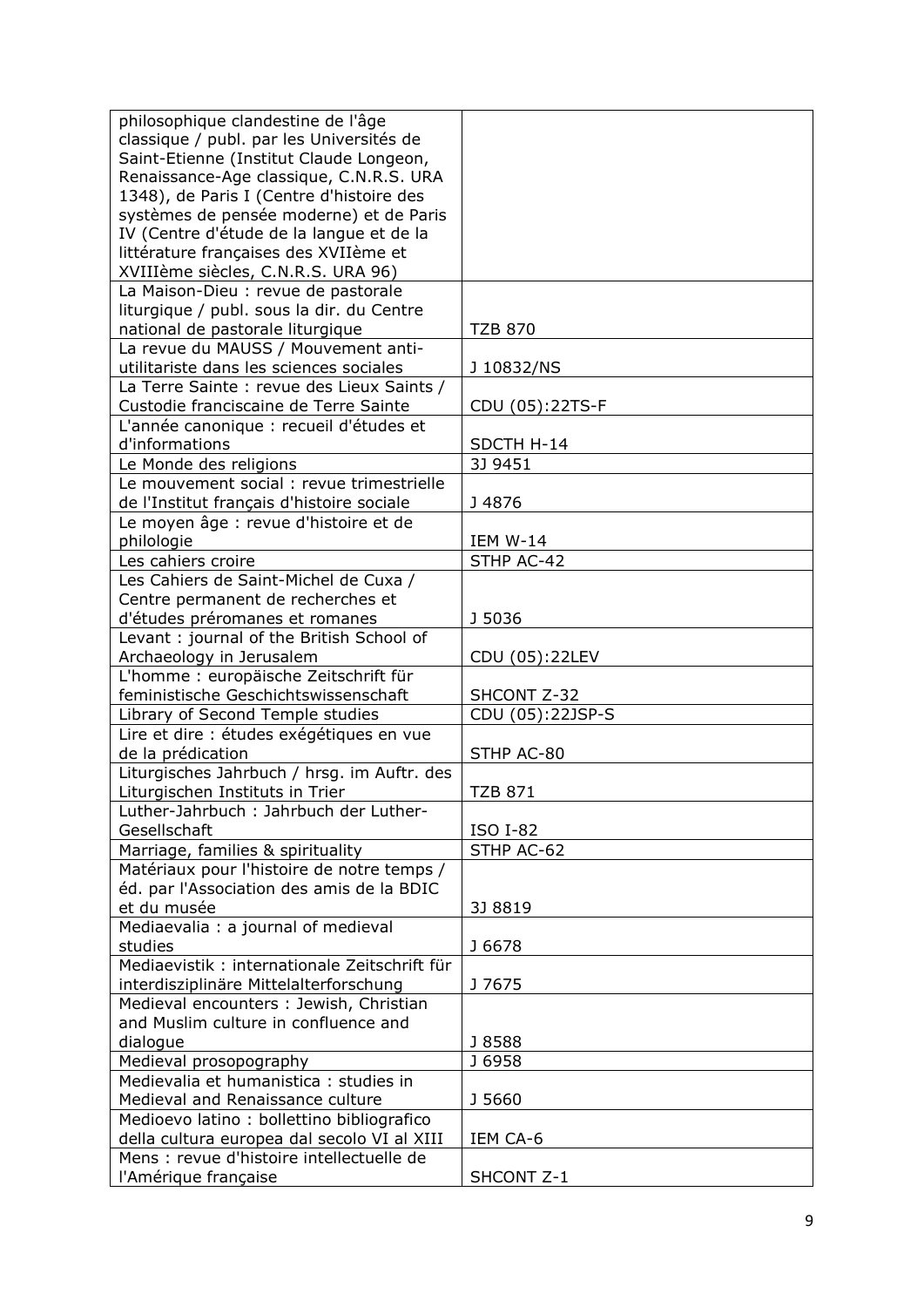| Method & [and] theory in the study of                                                 |                   |
|---------------------------------------------------------------------------------------|-------------------|
| religion: journal of the North American                                               |                   |
| Association for the Study of Religion                                                 | SHR AD-18         |
| Middle East report / Middle East Research<br>and Information Project (MERIP)          | SHCONT Z-24       |
| Mil neuf cent : revue d'histoire                                                      |                   |
| intellectuelle / [Société d'études                                                    |                   |
| soréliennes]                                                                          | J 8186            |
| Missiology: an international review / publ.<br>by the American Society of Missiology  | SMISS E-23/A      |
| Mitteilungen des Instituts für                                                        |                   |
| Österreichische Geschichtsforschung                                                   | <b>IEM W-15</b>   |
| Monde(s): histoire, espaces, relations                                                | SHCONT Z-22       |
| Monitor ecclesiasticus                                                                | J 1169            |
| Moralia : revista de ciencias morales /                                               |                   |
| Instituto Superior de Ciencias Morales                                                | STHM C-12         |
| Nations and nationalism: journal of the<br>Association for the Study of Ethnicity and |                   |
| Nationalism                                                                           | J 8855            |
| Near Eastern archaeology: a publication                                               |                   |
| of the American Schools of Oriental                                                   |                   |
| Research                                                                              | CDU (05):22NEA    |
| Neue Wege : Beiträge zu Religion und                                                  |                   |
| Sozialismus / Vereinigung 'Freunde der<br>Neuen Wege'                                 | STHP AC-28        |
| New documents illustrating Early                                                      |                   |
| Christianity : a review of the Greek                                                  |                   |
| inscriptions and papyri published in  /                                               |                   |
| by G.H.R. Horsley, [then] S.R. Llewelyn                                               | <b>SPATR F-91</b> |
| New Testament abstracts / publ. by the                                                |                   |
| Weston School of Theology                                                             | CDU 22(01)-18     |
| New Testament studies: an international                                               |                   |
| journal / publ. quarterly under the                                                   |                   |
| auspices of "Studiorum Novi Testamenti                                                |                   |
| societas"                                                                             | CDU (05):22NTS    |
| Notitiae / Consilium ad exsequendam<br>constitutionem de sacra liturgia               | TZA 150           |
| Nova religio: the journal of alternative                                              |                   |
| and emergent religions                                                                | SHR AD-20         |
| Novum Testamentum : an international                                                  |                   |
| quarterly for New Testament and related                                               |                   |
| studies based on international cooperation                                            | CDU (05):22NT     |
| Numen: international review for the<br>history of religions / ed. on behalf of the    |                   |
| International Association for the History of                                          |                   |
| Religions                                                                             | SHR AD-2          |
| Ökumenisches Forum: Grazer Hefte für                                                  |                   |
| konkrete Ökumene / hrsg. von: Institut                                                |                   |
| für Dogmengeschichte und Ökumenische                                                  |                   |
| Theologie der Theol. Fakultät Graz  [et                                               |                   |
| $al.$ ]                                                                               | ISO I-105         |
| Old Testament abstracts / The Catholic                                                |                   |
| <b>Biblical Association of America</b>                                                | CDU 22(01)-17     |
| Old Testament essays / by the                                                         |                   |
| Department of Old Testament, University                                               |                   |
| of South Africa                                                                       | CDU (05):220TE    |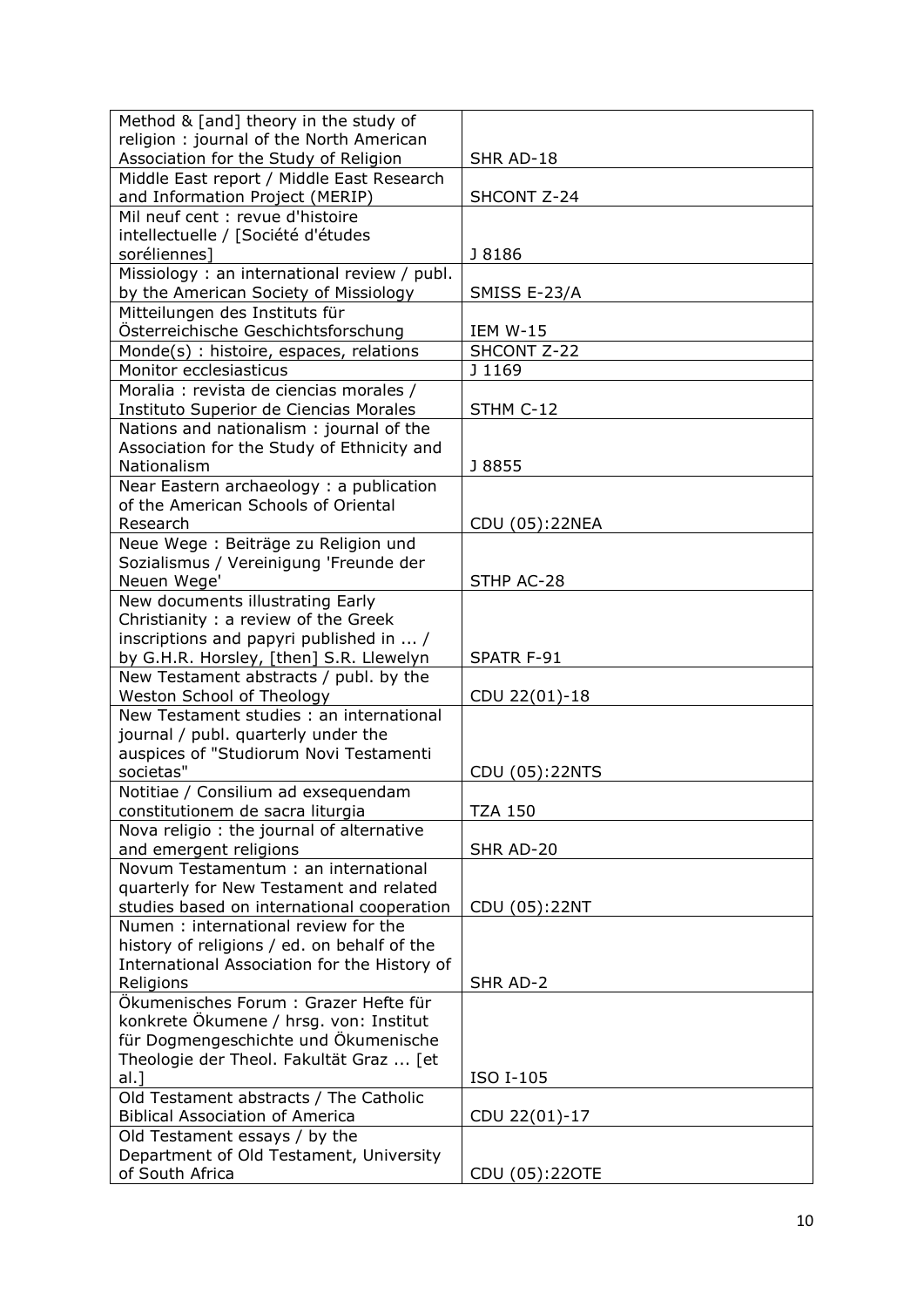| Oriens antiquus : rivista del Centro per le                         |                 |
|---------------------------------------------------------------------|-----------------|
| antichità e la storia dell'arte del Vicino                          |                 |
| Oriente                                                             | CDU (05):22ORAN |
| Orientalistische Literaturzeitung:                                  |                 |
| Monatsschrift für die Wissenschaft vom                              |                 |
| ganzen Orient und seinen Beziehungen zu                             |                 |
| den angrenzenden Kulturkreisen                                      | J 246           |
|                                                                     | 3J 9025         |
| Origins: CNS documentary service<br>Österreichische Zeitschrift für |                 |
|                                                                     |                 |
| Geschichtswissenschaften: ÖZG / Hrsg.:                              |                 |
| Österreichische Gesellschaft für                                    |                 |
| Geschichtswissenschaften                                            | SHCONT Z-7      |
| Österreichisches Archiv für Recht und                               |                 |
| Religion                                                            | J 2641          |
| Pädagogische Rundschau                                              | STHP AC-68      |
| Palestine exploration quarterly :                                   |                 |
| embodying the "Quarterly statement" of                              |                 |
| the Palestine Exploration Fund and the                              |                 |
| "Bulletin" of the British School of                                 |                 |
| Archaeology in Jerusalem                                            | CDU (05):22PEQ  |
| PATH : periodicum internazionale editum                             |                 |
| a Pontificia Academia Theologica                                    | STHD AE-31      |
| Pentecôte sur le monde : revue des                                  |                 |
| missionnaires de la Congrégation du                                 |                 |
| Saint-Esprit en France et en Suisse                                 | STHP AC-45      |
| Periodica de re canonica / ed. a                                    |                 |
| professoribus Pontificiae Universitatis                             |                 |
| Gregorianae                                                         | J 7435          |
| Personalverzeichnis der Diözese St. Gallen                          | SDCTH H-17/5    |
| Perspectives chinoises                                              | SHCONT Z-30     |
| Peuples du monde : magazine mensuel de                              |                 |
| la mission universelle                                              | STHP AC-46      |
| Philosophy, theology and the sciences                               | STHD AE-38      |
| Politique européenne / Centre européen                              |                 |
| de sciences po                                                      | SHCONT Z-15     |
| Predigtstudien : für das Kirchenjahr []                             | STHP FB-1-26/A  |
| Prêtres diocésains                                                  | STHP AC-36      |
| Pro Familia Magazin: Sexualpädagogik                                |                 |
| und Familienplanung / Pro Familia                                   | J 4535          |
| Proceedings of the  annual convention /                             |                 |
| Canon Law Society of America                                        | SDCTH H-44      |
| Protokoll über die Arbeitssitzung /                                 |                 |
| Konstanzer Arbeitskreis für mittelalterliche                        |                 |
| Geschichte                                                          | J 5197          |
| Protokolle zur Liturgie :                                           |                 |
| Veröffentlichungen der                                              |                 |
| Liturgiewissenschaftlichen Gesellschaft                             |                 |
| Klosterneuburg                                                      | <b>TZB 1580</b> |
| Qadmoniot: quarterly for the antiquities                            |                 |
| of Eretz-Israel and Biblical lands / Israel                         |                 |
| <b>Exploration Society Jerusalem</b>                                | CDU (05):22QAD  |
| Quaderni di diritto e politica ecclesiastica /                      |                 |
| [Università degli studi di Parma, Facoltà di                        |                 |
| giurisprudenza, Istituto di diritto pubblico]                       | J 8720          |
| Quaderni di diritto ecclesiale                                      | SDCTH H-59      |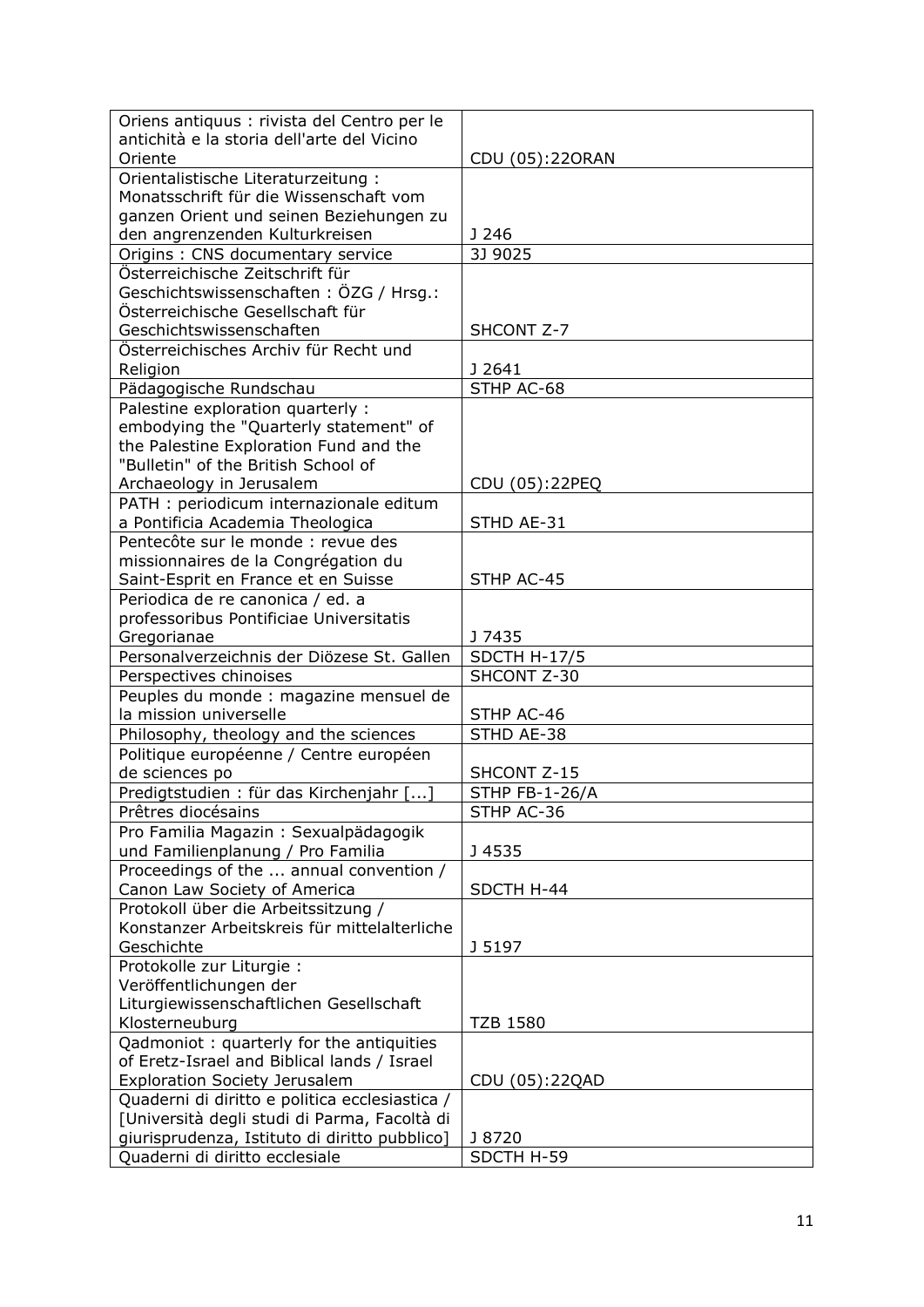| Questions liturgiques : revue réservée au            |                 |
|------------------------------------------------------|-----------------|
| clergé et aux religieux / Abbaye du Mont             |                 |
| César                                                | <b>TZB 869</b>  |
| Rabs: Religionspädagogik an                          |                 |
| berufsbildenden Schulen / hrsg. vom                  |                 |
| Deutschen Katecheten-Verein e.V. in                  |                 |
| Verbindung mit dem Verband katholischer              |                 |
| Religionslehrer an berufsbildenden                   |                 |
| Schulen (VKR)                                        | STHP AC-51      |
| Raisons politiques : études de pensée                |                 |
| politique                                            | SHCONT Z-21     |
| Rapport d'activité  / Office de la culture,          |                 |
| République et canton du Jura                         | <b>SHS C-47</b> |
| Relations internationales / publ. par                |                 |
| l'Institut universitaire de hautes études            |                 |
| internationales, Genève, et l'Institut               |                 |
| d'histoire des relations internationales             |                 |
| contemporaines, Paris                                | J 3898          |
| Religion: a journal of religion and                  |                 |
| religions                                            | SHR AD-6        |
| Religion in the Roman Empire                         | CDU (05):22RRE  |
| Religion, Staat, Gesellschaft: Zeitschrift           |                 |
| für Glaubensformen und                               |                 |
| Weltanschauungen $=$ journal for the study           |                 |
| of beliefs and worldviews                            | SHR AD-24       |
| Religious studies review : a quarterly               |                 |
| review of publications in the field of               |                 |
| religion and related disciplines / publ. by          |                 |
| the Council on the Study of religion                 | SHR AD-9        |
| Revista española de derecho canónico /               |                 |
| Consejo Superior de investigaciones                  |                 |
| Científicas, Instituto "San Raimundo de<br>Peñafort" |                 |
| Revue belge d'histoire contemporaine =               | SDCTH H-23      |
| Belgisch tijdschrift voor nieuwste                   |                 |
| geschiedenis                                         | J 8935          |
| Revue d'Allemagne et des pays de langue              |                 |
| allemande                                            | J 7840          |
| Revue d'assyriologie et d'archéologie                |                 |
| orientale                                            | CDU (05):22RA   |
| Revue de droit canonique                             | J 4604          |
| Revue de l'histoire des religions : annales          |                 |
| du Musée Guimet                                      | J 94            |
| Revue de Qumran                                      | CDU (05):22RQ   |
| Revue d'égyptologie / publ. par la Société           |                 |
| française d'égyptologie                              | SHANC R-AD-3    |
| Revue des études juives : publication                |                 |
| trimestrielle de la Société des études               |                 |
| juives                                               | CDU (05):22REJ  |
| Revue d'histoire ecclésiastique / Université         |                 |
| catholique de Louvain ; Katholieke                   |                 |
| Universiteit te Leuven                               | SHE AE-1        |
| Revue d'histoire moderne et                          |                 |
| contemporaine / publ. par la Société                 |                 |
| d'histoire moderne                                   | J 1081/B        |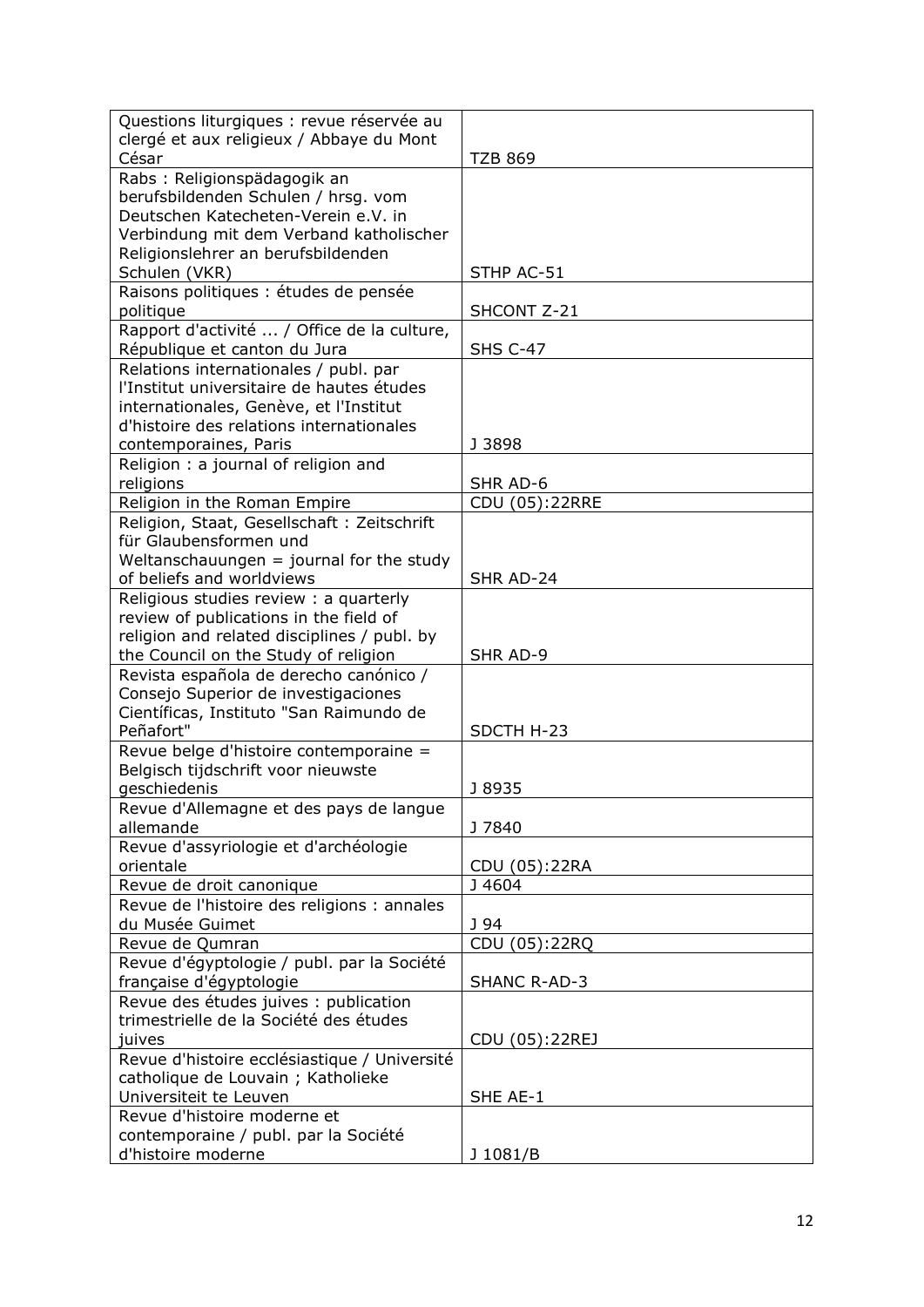| Revue historique vaudoise / Société                                                     |                  |
|-----------------------------------------------------------------------------------------|------------------|
| vaudoise d'histoire et d'archéologie                                                    | <b>SHG C-14</b>  |
| Revue thomiste: revue doctrinale de                                                     |                  |
| théologie et de philosophie / Ecole de                                                  |                  |
| théologie, Toulouse                                                                     | STHD AE-13       |
| Ricerche di storia politica / Centro ricerche                                           |                  |
| di storia politica                                                                      | J 8848/NS        |
| Rivista di studi fenici                                                                 | CDU (05):22RSF   |
| Roman replies  [prepared for the                                                        |                  |
| annual convention] / Canon Law Society                                                  |                  |
| of America                                                                              | SDCTH H-44/SUPPL |
| Römische historische Mitteilungen / hrsg.                                               |                  |
| von der Abteilung für historische Studien                                               |                  |
| des Österreichischen Kulturinstituts in                                                 |                  |
| Rom und der Österreichischen Akademie                                                   |                  |
| der Wissenschaften                                                                      | J 3519           |
| RuZ: Recht und Zugang: Zugang zum                                                       |                  |
| kulturellen Erbe und                                                                    |                  |
| Wissenschaftskommunikation                                                              | <b>SHW L-91</b>  |
| S. Romanae Rotae decisiones seu                                                         |                  |
| sententiae : quae  prodierunt anno                                                      |                  |
| cura eiusdem S. Tribunalis editae                                                       | SDCTH C-5        |
| Sacra Scripta: journal of the Centre for                                                |                  |
| <b>Biblical Studies</b>                                                                 | CDU (05):22SS    |
| Sal Terrae : revista hispanoamericana de<br>teología pastoral                           | STHP AC-73       |
| Salvage excavation reports / Sonia and                                                  |                  |
| Marco Nadler Institute of Archaeology                                                   | CDU (05):22SER   |
| Schaffhauser Beiträge zur Geschichte /                                                  |                  |
| hrsg. vom Historischen Verein des                                                       |                  |
| Kantons Schaffhausen                                                                    | <b>SHS C-19</b>  |
| Schweizerische Kirchenzeitung: [Fragen                                                  |                  |
| der Theologie und Seelsorge] : [amtliches                                               |                  |
| Organ der Bistümer Basel, Chur, St.                                                     |                  |
| Gallen, Lausanne-Genf-Fribourg und                                                      |                  |
| Sitten]                                                                                 | SDCTH H-11       |
| Schweizerische Zeitschrift für Geschichte /                                             |                  |
| [hrsg. von der Allgemeinen                                                              |                  |
| geschichtforschenden Gesellschaft der                                                   |                  |
| Schweiz] = Revue suisse d'histoire /                                                    |                  |
| [publ. par la Société générale suisse                                                   |                  |
| d'histoire] = Rivista storica svizzera /                                                |                  |
| [pubbl. per cura della Società generale                                                 |                  |
| svizzera di storia]                                                                     | SHS C-5/A        |
| Schweizerische Zeitschrift für Religions-                                               |                  |
| und Kulturgeschichte = Revue suisse                                                     |                  |
| d'histoire religieuse et culturelle = Rivista                                           |                  |
| svizzera di storia religiosa e culturale                                                | <b>IEM W-10</b>  |
| Scottish journal of theology                                                            | STHD AE-16       |
| Scripta theologica : revista de la Facultad<br>de Teología de la Universidad de Navarra | STHD AE-21       |
| Sociology of religion / Association for the                                             |                  |
| Sociology of Religion                                                                   | SHR AD-17        |
| Statistisches Jahrbuch der Schweiz / hrsg.                                              |                  |
| vom Bundesamt für Statistik = Annuaire                                                  | <b>SHS C-50</b>  |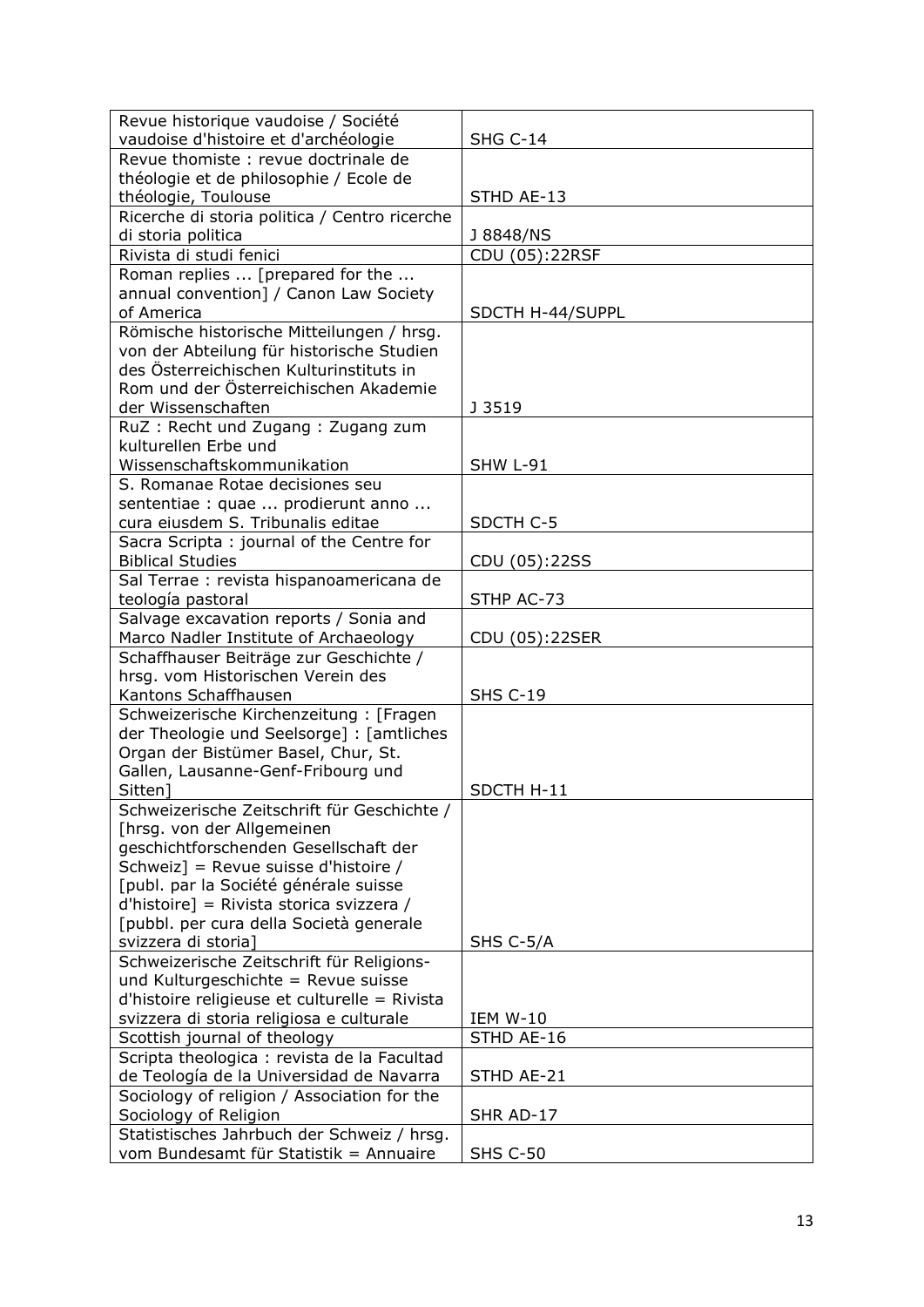| statistique de la Suisse / publ. par l'Office                                 |                   |
|-------------------------------------------------------------------------------|-------------------|
| fédéral de la statistique                                                     |                   |
| Storia e politica : rivista quadrimestrale                                    | J 10705           |
| Storica : rivista quadrimestrale                                              | SHCONT Z-4        |
| Studi epigrafici e linguistici sul Vicino                                     |                   |
| Oriente antico                                                                | CDU (05):22SEL    |
| Studi piemontesi : rassegna di lettere,                                       |                   |
| storia, arti e varia umanità / ed. dal                                        |                   |
| Centro studi piemontesi                                                       | J 4586            |
| Studia Canonica : revue canadienne de                                         |                   |
| droit canonique : a Canadian canon law                                        |                   |
| review / Faculté de Droit canonique,                                          |                   |
| Université Saint-Paul                                                         | SDCTH H-21        |
| Studia moralia : revue bi-annuelle / publ.                                    |                   |
| par l'Académie Alphonsienne = biannual                                        |                   |
| review / publ. by the Alphonsian Academy                                      | STHM AE-4         |
| Studia moralia. Supplément                                                    | STHM AE-4/SUPPL   |
| Studies in Christian ethics                                                   | STHM C-18         |
| Studies in interreligious dialogue                                            | J 9461            |
| Swiss political science review : SPSR =                                       |                   |
| Schweizerische Zeitschrift für                                                |                   |
| Politikwissenschaft = Revue suisse de                                         |                   |
| science politique = Rivista svizzera di                                       |                   |
| scienza politica                                                              | <b>SHS C-44/A</b> |
| Syria : revue d'art oriental et                                               |                   |
| d'archéologie / publiée par l'Institut                                        |                   |
| français d'archéologie de Beyrouth                                            | CDU (05):22SYRIA  |
| Tangence                                                                      | SHCONT Z-19       |
|                                                                               |                   |
|                                                                               |                   |
| Tel Aviv : journal of the Tel Aviv                                            |                   |
| University Institute of Archaeology                                           | CDU (05):22TA     |
| Teología: revista de la Facultad de                                           |                   |
| Teología de la Pontificia Universidad                                         |                   |
| Católica Argentina                                                            | J 5707            |
| Textus: annual of the Hebrew University                                       |                   |
| <b>Bible Project</b>                                                          | CDU (05):22TEXTUS |
| The annual of the American Schools of                                         |                   |
| Oriental Research                                                             | CDU (05):22AASOR  |
| The Catholic biblical quarterly / publ. by                                    |                   |
| the Catholic Biblical Association                                             | CDU (05):22CBQ    |
| The Jewish quarterly review                                                   | CDU (05):22JQR    |
| The journal of Egyptian archaeology /                                         |                   |
| publ. by the Egypt Exploration Fund                                           | J 844             |
| The journal of religious ethics                                               | STHM C-11         |
| The journal of theological studies                                            | J 288             |
| The jurist : a quarterly review / publ. by                                    |                   |
| the School of Canon Law                                                       | J 7966            |
| The Mediaeval Journal                                                         | <b>IEM W-23</b>   |
| The Qumran chronicle                                                          | CDU (05):22QUM-C  |
| The World today / Royal Institute of                                          |                   |
| international affairs                                                         | SHG Z-9           |
| Trajecta : tijdschrift voor de geschiedenis                                   |                   |
| van het katholiek leven in de Nederlanden                                     | J 8524            |
| Traverse : Zeitschrift für Geschichte =                                       |                   |
| revue d'histoire                                                              | SHG Z-7           |
| Troianalexandrina : anuario sobre<br>literatura medieval de materia clásica = | J 10013           |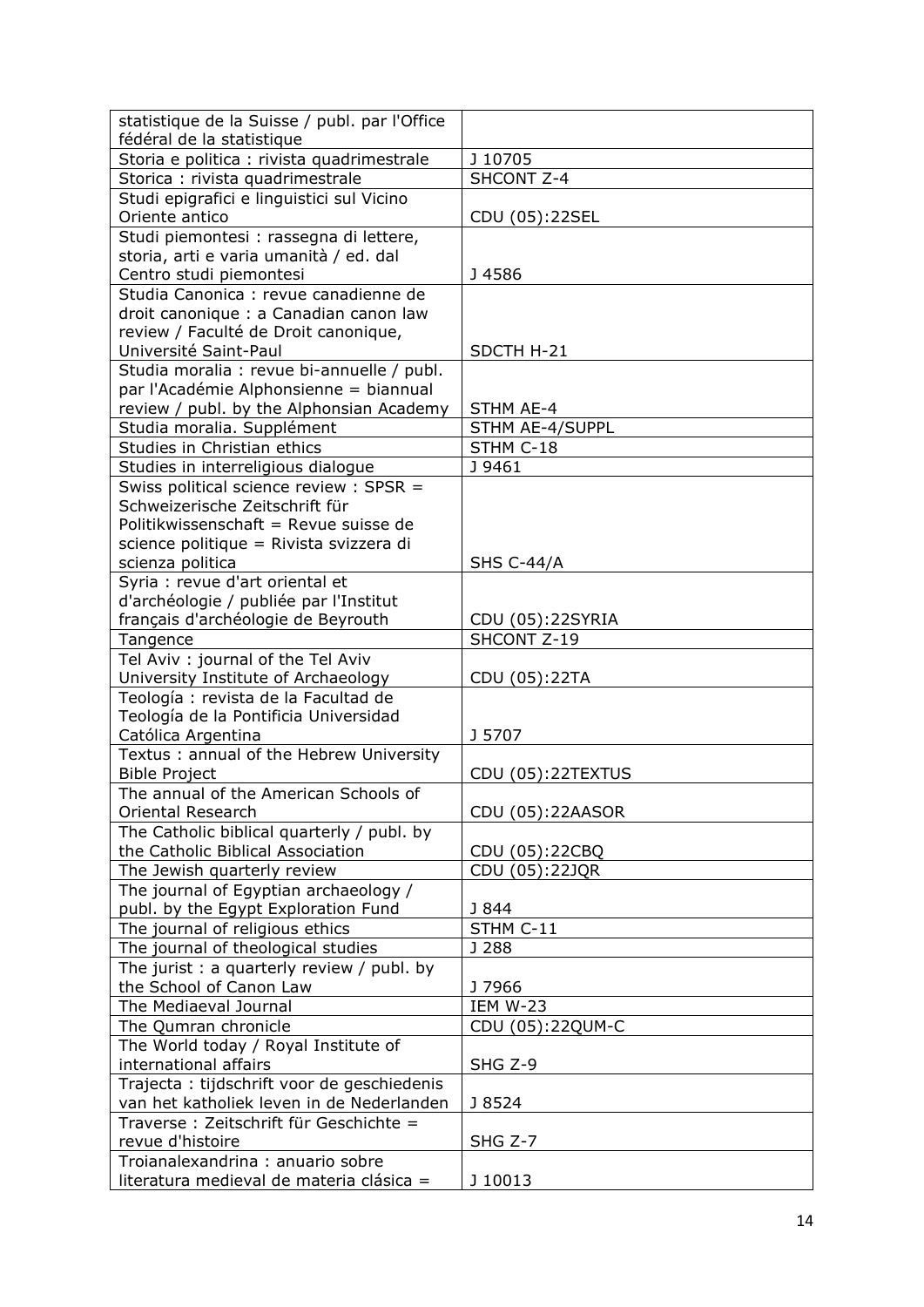| yearbook of classical material material in                                     |                 |
|--------------------------------------------------------------------------------|-----------------|
| medieval literature                                                            |                 |
| Ugarit-Forschungen: internationales                                            |                 |
| Jahrbuch für die Altertumskunde Syrien-                                        |                 |
| Palästinas                                                                     | CDU (05):22UF   |
| Verkündigung und Forschung                                                     | <b>ISO I-45</b> |
| Vetus Testamentum / a quarterly publ. by                                       |                 |
| the International Organization for the                                         |                 |
| Study of the Old Testament                                                     | CDU (05):22VT   |
| Vidyajyoti: journal of theological                                             |                 |
| reflection / ed. from Institute of Religious                                   |                 |
| Studies Vidyajyoti Delhi                                                       | J 5682          |
| Vie liturgique : revue de pastorale                                            |                 |
| liturgique / publ. par les évêques de                                          |                 |
| l'Inter-Québec (diocèses de Québec,                                            |                 |
| Trois-Rivières, Nicolet, Chicoutimi et Ste-                                    |                 |
| Anne de la Pocatière)                                                          | STHP AC-43      |
| Vierteljahrshefte für Zeitgeschichte                                           | SHCONT Z-5      |
| Vierteljahrsschrift für wissenschaftliche                                      |                 |
| Pädagogik / im Auftr. der Görres-                                              |                 |
| Gesellschaft                                                                   | STHP AC-69      |
| Vies consacrées                                                                | STHP AC-39      |
| Vox : analyse de la votation fédérale /                                        |                 |
| GfS-Institut de recherches  [et al.]                                           | <b>SHS C-48</b> |
| Wege zum Menschen : Monatsschrift für                                          |                 |
| Arzt und Seelsorger, Erzieher,                                                 |                 |
| Psychologen und soziale Berufe : [Organ                                        |                 |
| der Evangelischen Konferenz für Familien-<br>und Lebensberatung, der Deutschen |                 |
| Gesellschaft für Pastoralpsychologie und                                       |                 |
| der Konferenz für evangelische                                                 |                 |
| Krankenhausseelsorge]                                                          | STHM C-2        |
| Welt und Umwelt der Bibel : Archäologie &                                      |                 |
| [und] Geschichte                                                               | CDU (05):22WUB  |
| WerkstattGeschichte                                                            | SHCONT Z-34     |
| Woman's art journal                                                            | SHCONT Z-25     |
| Wort und Antwort: Zeitschrift für Fragen                                       |                 |
| des Glaubens / Hrsg.: Dominikaner-                                             |                 |
| Provinz Teutonia                                                               | STHM C-3        |
| Zeitschrift der Deutschen                                                      |                 |
| morgenländischen Gesellschaft                                                  | J 272           |
| Zeitschrift der Savigny-Stiftung für                                           |                 |
| Rechtsgeschichte. Kanonistische Abteilung                                      | J 142/A         |
| Zeitschrift des Deutschen Palästina-                                           |                 |
| Vereins                                                                        | CDU (05):22ZDPV |
| Zeitschrift für ägyptische Sprache und                                         |                 |
| Altertumskunde                                                                 | CDU (05):22ZÄS  |
| Zeitschrift für altorientalische und                                           |                 |
| biblische Rechtsgeschichte: ZAR                                                | CDU (05):22ZABR |
| Zeitschrift für antikes Christentum: ZAC                                       |                 |
| = Journal of ancient christianity                                              | J 8934          |
| Zeitschrift für Archäologie des Mittelalters                                   |                 |
| $:$ [ZAM]                                                                      | J 5291          |
|                                                                                |                 |
| Zeitschrift für bayerische                                                     |                 |
| Landesgeschichte / hrsg. von der<br>Kommission für bayerische                  | J 4137          |